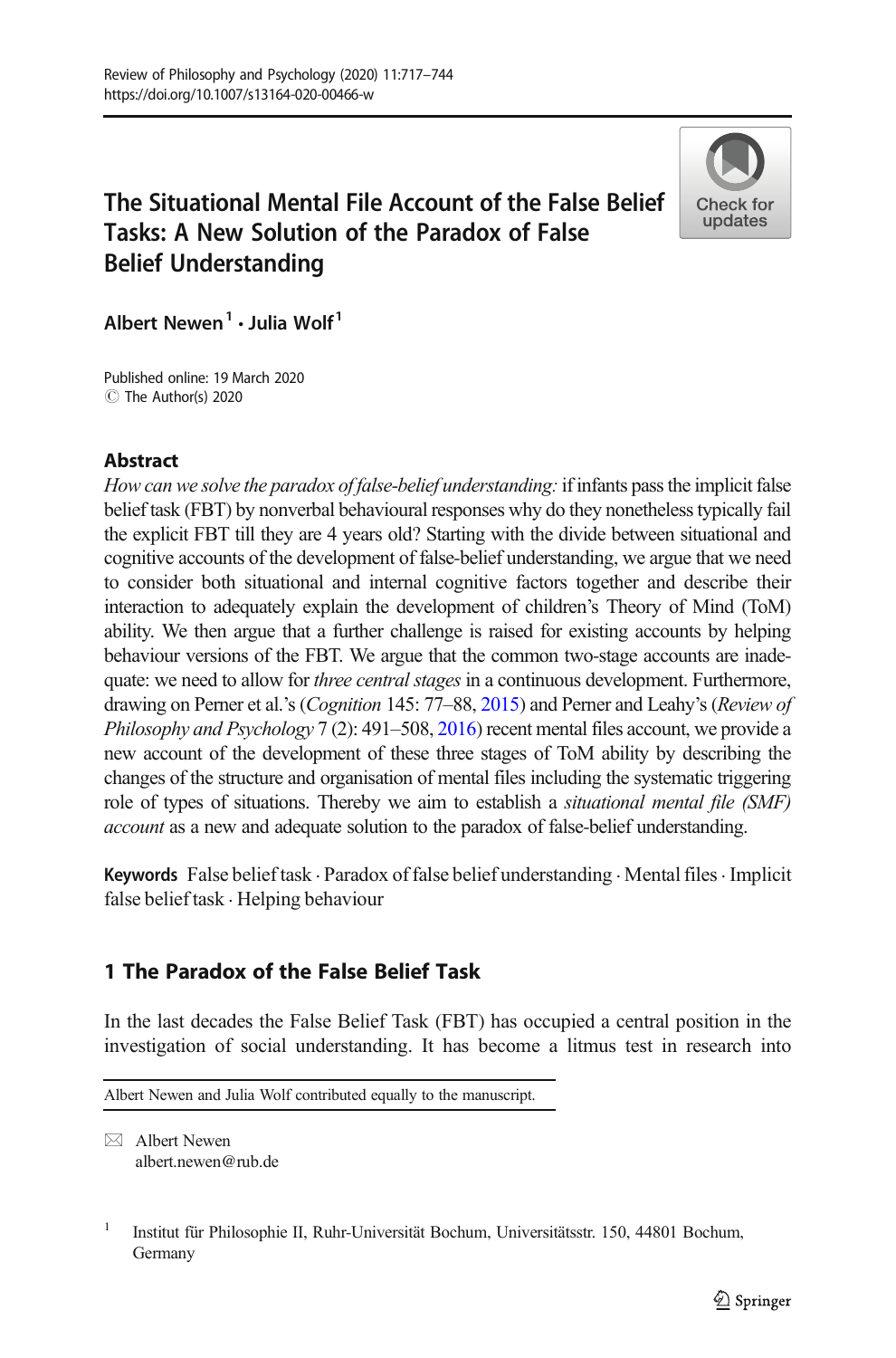children's Theory-of-Mind (ToM) ability, i.e. the ability to attribute beliefs to others and predict their actions accordingly.<sup>1</sup> The *explicit FBT*, which requires responding to a direct question with a verbal response to the task, has traditionally been considered as a reliable indicator that children acquire an understanding of false belief at around 4 years of age: in the original 'unexpected location' version of the task used by Wimmer and Perner ([1983](#page-27-0)) children see a doll, Maxi, place her chocolate into a blue cupboard. Maxi then leaves and while she is gone her mother moves the chocolate from the blue cupboard to a green box. Maxi returns and the child is asked "Where will Maxi look for the chocolate?" Children typically only pass this task at the age of 4 (Baron-Cohen et al. [1985;](#page-23-0) Wimmer and Perner [1983](#page-27-0)). To give the correct answer, namely that Maxi will search in the blue cupboard, presupposes that the child can distinguish her own knowledge (i.e. that the chocolate is in the green box) from Maxi's false belief. This change in children's performance at age 4 was replicated across a variety of paradigms including the 'unexpected identity' test (Moses and Flavell [1990](#page-25-0); Perner et al. [1987;](#page-26-0) Wellman [1990](#page-26-0)) or the 'unexpected contents' (Gopnik and Astington [1988\)](#page-24-0) test. Thus, many researchers concluded that false belief understanding does not emerge until 4 years of age (Flavell [2004;](#page-24-0) Sodian [2005](#page-26-0); see Wellman [2002](#page-26-0) and Wellman et al. [2001](#page-27-0) for a review). This picture was challenged when the *implicit FBT task*, requiring only non-linguistic responses, entered the scene.<sup>2</sup> The implicit FBT, first carried out by Clements and Perner [\(1994\)](#page-24-0), became established with the influential study from Onishi and Baillargeon [\(2005\)](#page-25-0) which provided evidence that 15 month old infants already had some sensitivity for other people's (false) beliefs. Since then three main types of implicit FBT have been employed (which we illustrate using the example of the Maxi unexpected location FBT): 1. violation of expectation FBT (where does Maxi look longer?), 2. anticipatory looking FBT (where does Maxi look first?), 3. helping behaviour FBT (how does the child help Maxi, does it account for his false belief?).

Concerns have recently been raised about the replicability of implicit FBTs (Dörrenberg et al. [2018](#page-24-0); Kammermeier and Paulus [2018](#page-25-0); Kulke and Rakoczy [2018;](#page-25-0) Kulke et al. [2017,](#page-25-0) [2018\)](#page-25-0). Nonetheless, there are also responses to these challenges (Baillargeon et al. [2018](#page-23-0); Roby and Scott [2018;](#page-26-0) Rubio-Fernández [2018\)](#page-26-0). In addition, there is also evidence of implicit false belief understanding in animals using the anticipatory looking (Kano et al. [2017](#page-25-0)) as well as the helping behaviour paradigm (Buttelmann et al. [2017](#page-24-0)). This indicates that despite the difficulty in replicating some of the exact results with infants it seems that we do not entirely lose the phenomenon as we also find it in non-verbal animals. More research to clarify this issue is needed, but for the purposes of this paper we will take for granted that while some versions of the

<sup>&</sup>lt;sup>1</sup> The term 'Theory of Mind' is also sometimes used in a wider sense to denote the ability to attribute mental states to oneself and others and not merely beliefs. In this paper, however, we will exclusively be concerned with beliefs. Furthermore, attribution should not be understood too cognitively as being tied to language. Furthermore we do not distinguish between belief-like states and beliefs for the core part of the article. At the end we outline that beliefs are only implemented when a certain structure of mental files is realised (or can be realised by the cognitive system), namely bi-directional linking. But it is not the function of the paper to work out the borderline between beliefs and belief-like states.

<sup>&</sup>lt;sup>2</sup> There have been different characterisations of the difference between implicit and explicit FBTs. Following De Bruin and Newen [\(2012\)](#page-24-0) we have characterised the difference in terms of the child's response. A different possible way of drawing the distinction is in terms of whether there is a direct test question. Although these differ, both characterisations draw the distinction in the same place for most of the existing FBTs in the literature.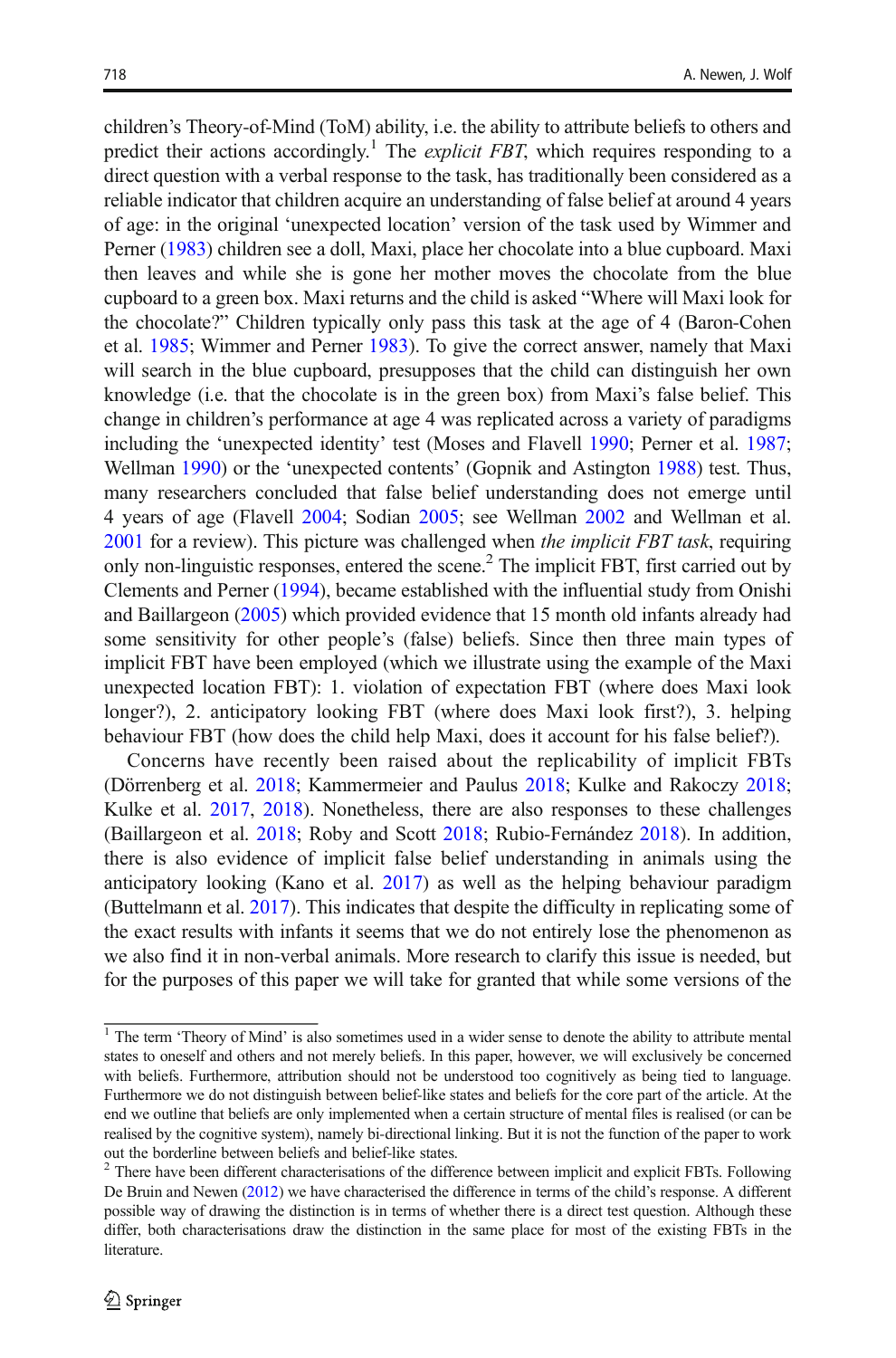FBT might be considered 'fragile paradigms' (Rubio-Fernández [2018\)](#page-26-0) the key phenomena can nonetheless be assumed. Given that we take seriously the evidence that children pass different versions of the implicit FBT much earlier than 4 years of age (overview see De Bruin and Newen [2014](#page-24-0), 301), we are faced with what might be considered the developmental 'paradox' of false belief understanding (De Bruin and Newen [2012\)](#page-24-0): if infants pass the implicit FBT with nonverbal behavioural responses like looking or helping behaviour why do they nonetheless typically fail to give the correct verbal response in the explicit FBT till they are 4 years old?

The challenge, therefore, is how a proposed theory can describe the complex developmental changes from the ability to pass different versions of implicit FBT (starting with early violation of expectation FBT at 15 months, Onishi and Baillargeon [2005\)](#page-25-0) to the ability to pass the explicit FBT (4 years, Wellman et al. [2001\)](#page-27-0). In this paper we will begin by providing an overview of the previously proposed solutions and emphasise the need for an account which considers both the role of internal cognitive development as well as situational influences and their interaction. We then highlight the demand to integrate the helping behaviour FBT (Buttelmann et al. [2009,](#page-24-0) [2015;](#page-24-0) 18 months) as a distinct stage in an account of these developmental changes. Having outlined these desiderata we make use of mental files as a useful tool for thinking about cognitive development (Perner et al. [2015\)](#page-26-0) and suggest the Situational Mental File (SMF) account as a new and adequate answer to these challenges. In doing so we leave aside the closely related questions of when concept of belief emerges and whether it is the same concept of belief which underlies implicit and explicit false belief understanding (Apperly and Butterfill [2009](#page-23-0); Rakoczy [2012](#page-26-0)). We will only touch upon these issues in the conclusion of the paper.

#### 1.1 Cognitive and Situational Accounts of False Belief Understanding

How can we solve the paradox? In the literature we find two prominent opposing views. On the one hand, 'nativists' argue for an early ToM-ability based on an inborn module (or module-like structure) which allows infants to pass the implicit FBT (e.g. Baron-Cohen [1995;](#page-23-0) Baillargeon et al. 2010<sup>3</sup>; Carruthers [2013,](#page-24-0) [2016](#page-24-0); Helming et al. [2016;](#page-24-0) Leslie et al. [2004;](#page-25-0) Westra [2016\)](#page-27-0). Broadly, this is the view that infants have an early understanding of other people's beliefs which allows them to pass the implicit FBT. The challenge for these views, therefore, lies in explaining why children nonetheless fail the explicit FBT. On the other hand, 'empiricists' argue that ToM-ability is not based on an inborn module but is based on later developing abilities and it is this development which is responsible for the shift in performance on the explicit FBT at four years old (Apperly and Butterfill [2009](#page-23-0)<sup>4</sup>; De Bruin and Newen [2012;](#page-24-0) Gopnik [1993;](#page-24-0) Gopnik and Wellman [1992,](#page-24-0) [2012;](#page-24-0) Heyes [2014](#page-25-0), [2018;](#page-25-0) Perner [1991;](#page-25-0) Perner and

 $\frac{3}{3}$  Strictly speaking, Baillargeon does not argue that ToM is innate, but rather holds a two systems account which is, however, fully developed already by the time infants pass the implicit FBT. Therefore, as Baillargeon does not assume a change in false belief understanding underlying the development we have classed her amongst the nativists.

<sup>4</sup> Apperly and Butterfill's two systems account might also be thought to hold an intermediate position between empiricism and nativism and laid out here. We have nonetheless classed them as empiricists as they too argue for a cognitive development in terms of children's understanding of belief itself underlying the shift in performance at 4 years of age.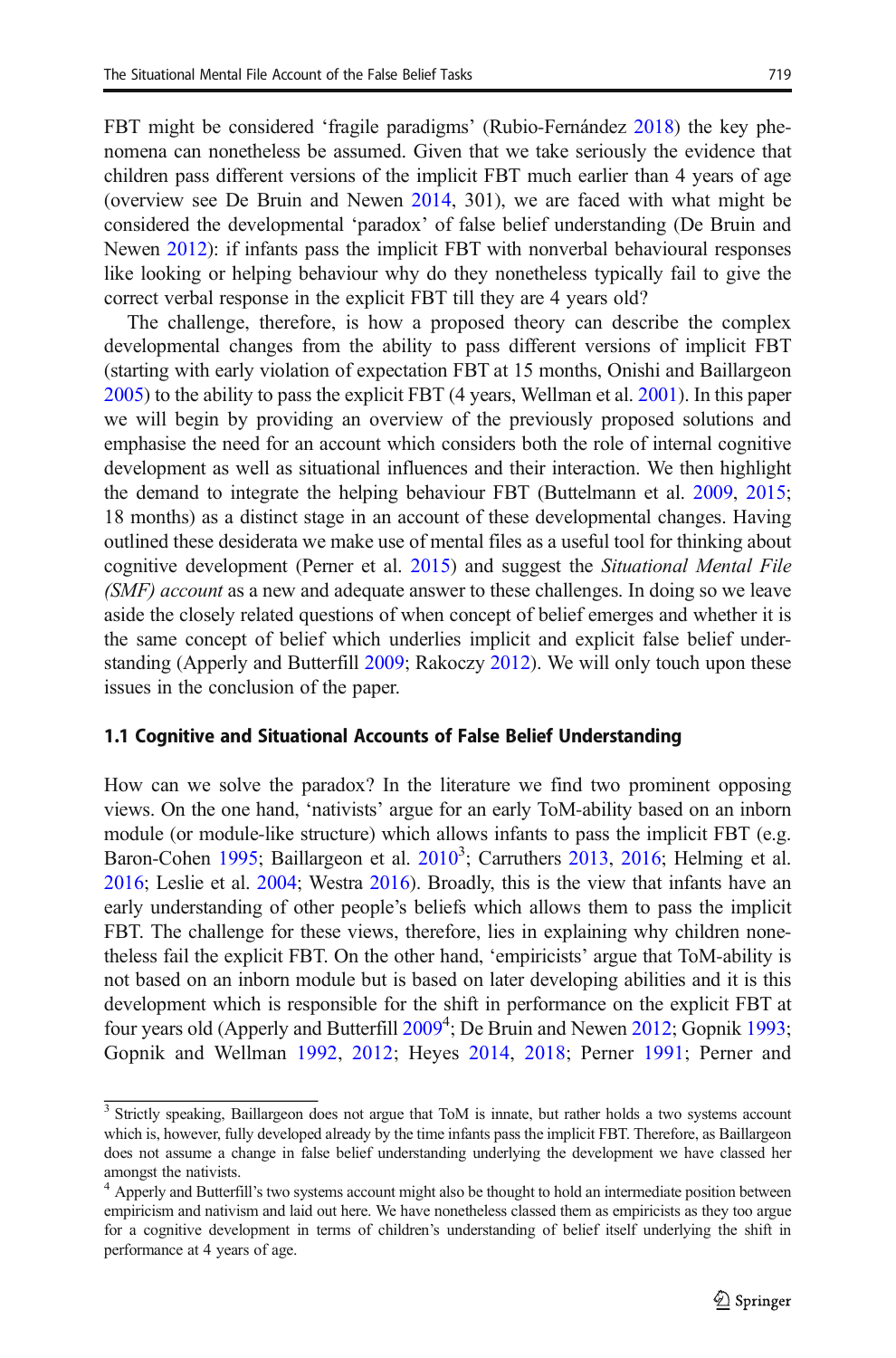Ruffman [2005;](#page-25-0) Perner et al. [2015](#page-26-0); Perner and Leahy [2016](#page-25-0); Wellman [2014\)](#page-26-0). The challenge for these views then lies in explaining why much younger infants are nonetheless able to pass the implicit FBT.

There is a further important distinction, however, which cuts across the debate between 'nativists' and 'empiricists', namely between situational and cognitive factors. That is to say between those who explain the development from success in the implicit FBT to success in the explicit FBT primarily by an *intense development in the cognitive* organisation (cognitive accounts) and those who argue that this difference in performance is primarily a product of situational factors pertaining to the various tasks (e.g. whether the child's focus on the other person is maintained or interrupted (Rubio-Fernández and Geurts [2013\)](#page-26-0) or how many seekers there are (Lewis et al. [2012\)](#page-25-0) situational accounts). These situational accounts presuppose minimal cognitive conditions of adequate working memory and/or linguistic understanding as a background condition. This makes clear that the dialectic here is different to that in the debate between nativists and empiricists in that cognitive and situational accounts are not mutually exclusive. Rather they differ in their *focus*, focusing more on situational or internal cognitive factors respectively. There are both empiricist and nativist variants of cognitive and situational accounts. For an overview of these distinctions in the literature, see Table [1.](#page-4-0)

The traditional view amongst the nativists is that infants have an innate ToM module which enables early belief understanding, and the reason why children do not pass the explicit FBT till the age of 4 lies in the executive function and working memory demands the task places on the child (Baron-Cohen [1995;](#page-23-0) Baillargeon et al. [2010;](#page-23-0) Carruthers [2013,](#page-24-0) [2016](#page-24-0); Leslie [1987;](#page-25-0) Leslie et al. [2004\)](#page-25-0). That is to say they argue that it is a development in general cognitive skills which underlies the developmental shift in performance at 4 years of age. Recently, however, there has been a move towards integrating the role of situational factors within a nativist framework in the form of 'pragmatic accounts'. These accounts form a subset of situational accounts which restrict the influence of situational factor to the understanding of the explicit question. In more detail, this is the view that although children have an early false belief understanding, there are additional external contextual factors in the specific setup of the explicit FBT which lead children to systematically misinterpret the explicit question posed and thereby prevents early success in the explicit FBT.

We find a similar distinction within the empiricist camp. As we saw above, the defining feature of the empiricists is the view that there is a development in children's understanding of beliefs, usually in terms of a developing concept of belief (Apperly and Butterfill [2009](#page-23-0); Perner and Ruffman [2005](#page-25-0); Gopnik and Wellman [1992](#page-24-0)). Most accounts are purely cached in terms of an internal cognitive development or reorganization which leads to a full-blown representation of beliefs (e.g. Perner [1991](#page-25-0); Perner et al. [2015](#page-26-0); Perner and Leahy [2016](#page-25-0); Apperly and Butterfill [2009;](#page-23-0) Perner and Ruffman [2005;](#page-25-0) De Bruin and Newen [2012](#page-24-0)). There are, however, also accounts such as Heyes' [\(2014,](#page-25-0) [2018\)](#page-25-0) which consider the role of situational factors in development. Similarly, Gopnik is committed to the idea that children's ToM develops in the form of theory revision as a consequence of the evidence encountered. Therefore, it can be argued that there is also consideration of situational components in Gopnik's account (Gopnik [1993,](#page-24-0) see also Gopnik and Wellman [1992](#page-24-0)) given the role of experience on cognitive development in the form of theory revision.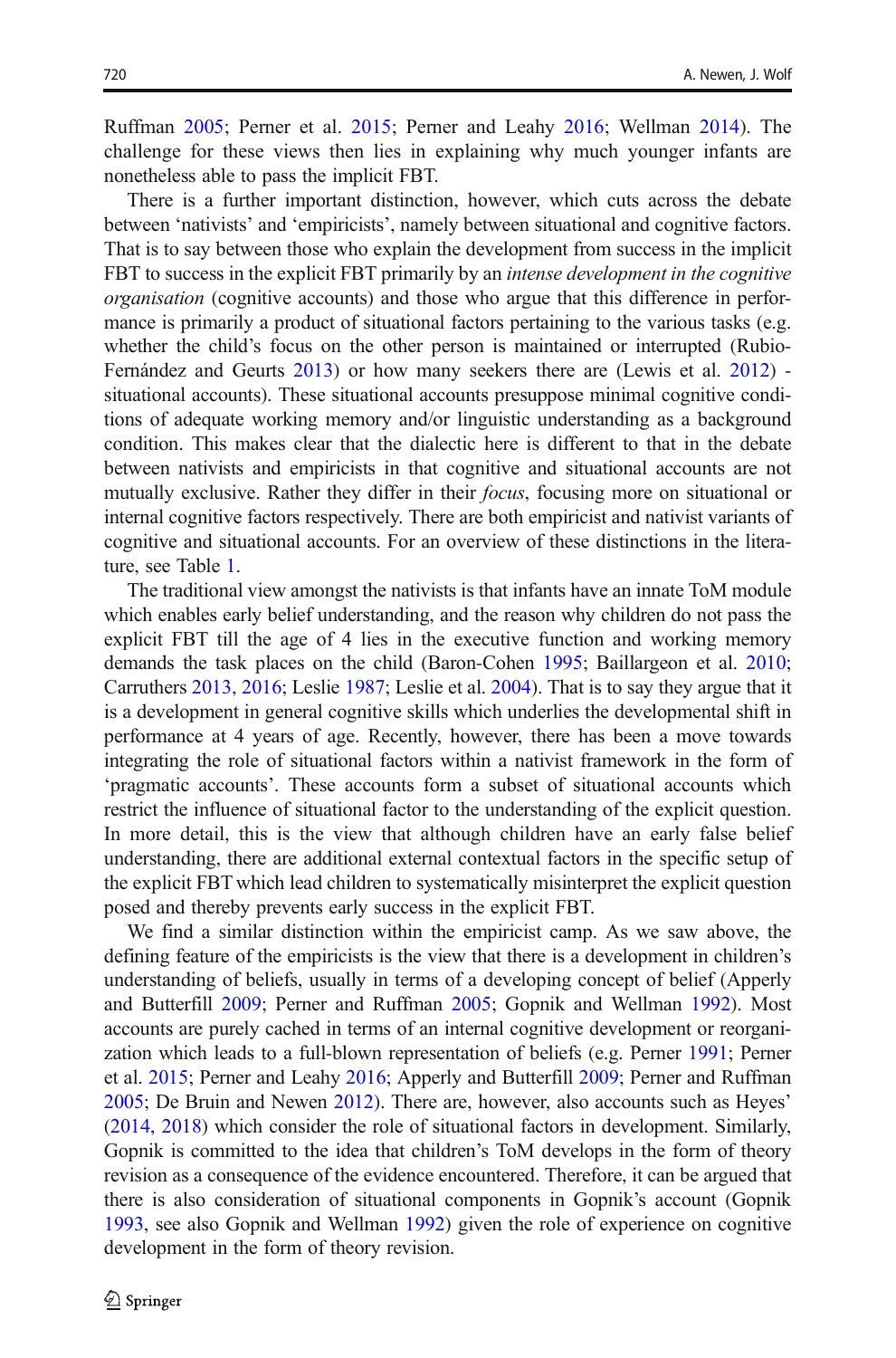<span id="page-4-0"></span>

|          |                                                         | Table 1 Systematic overview of theoretical accounts of the development of false belief understanding |                                                  |                          |                                        |                                                                      |
|----------|---------------------------------------------------------|------------------------------------------------------------------------------------------------------|--------------------------------------------------|--------------------------|----------------------------------------|----------------------------------------------------------------------|
|          | Cognitivist account                                     |                                                                                                      | Situational account                              |                          | Cog/Sit combined account               |                                                                      |
| Nativist | Theory of mind module                                   | Baron-Cohen (1995)                                                                                   | Pragmatic account                                | Helming et al.<br>(2016) |                                        |                                                                      |
|          | Response account                                        | Baillargeon et al. (2010)                                                                            | Pragmatic development<br>account                 | Westra (2016)            |                                        |                                                                      |
|          | Triple mindreading                                      | Carruthers (2013, 2016)                                                                              |                                                  |                          |                                        |                                                                      |
|          | Theory of mind mechanism Leslie et al. (2004)<br>(ToMM) |                                                                                                      |                                                  |                          |                                        |                                                                      |
| Neutral  | Differential task demands<br>view                       | Rubio-Fernández (2013)                                                                               |                                                  |                          | Situational mental<br>files account    | Newen and Wolf (this paper)                                          |
|          | Empiricist Two systems account                          | Apperly and Butterfill (2009), Butterfill<br>and Apperly (2013)                                      | Submentalizing/cognitive Heyes (2014,<br>gadgets | 2018)                    | Child scientist - the-<br>ory revision | Gopnik (1993), Gopnik and<br>Wellman (1992, 2012),<br>Wellman (2014) |
|          | meta-representation<br>Behaviour rules and              | Perner et al. (1987), Perner (1991)                                                                  |                                                  |                          |                                        |                                                                      |
|          | Mental files                                            | Perner et al. (2015), Perner and<br>Leahy $(2016)$                                                   |                                                  |                          |                                        |                                                                      |
|          | Dual systems association<br>account                     | De Bruin and Newen (2012)                                                                            |                                                  |                          |                                        |                                                                      |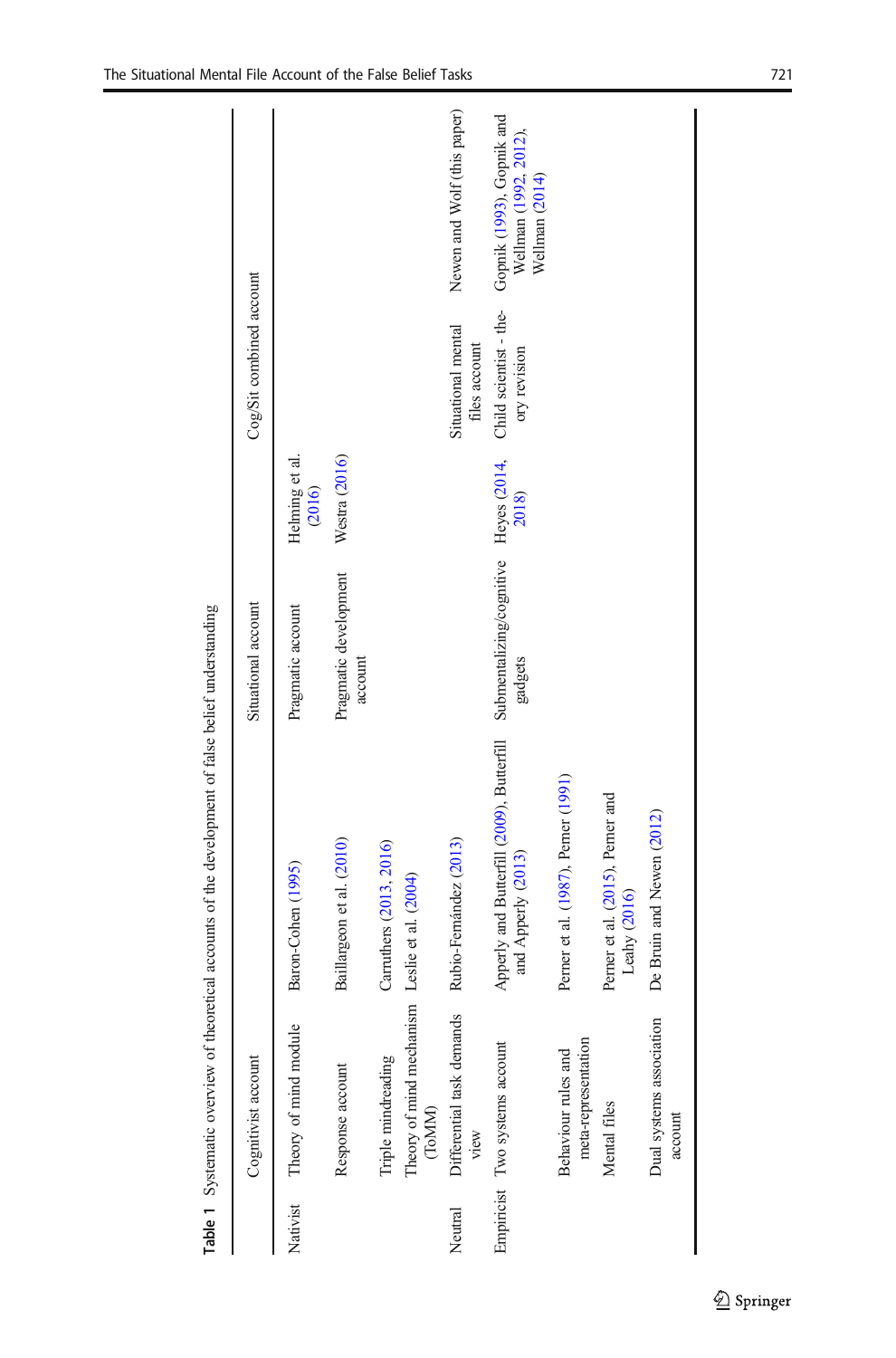For the purposes of this paper, we want to remain neutral concerning the nativist/ empiricist debate.<sup>5</sup> Although we will be making use of the mental files framework from Perner et al. [\(2015](#page-26-0)) and Perner and Leahy ([2016](#page-25-0)) who do not advocate a nativist position, it is not clear whether the development of the ability to link mental files has to be a domain specific development in terms of a specifically developing understanding of belief, or whether this is also something which can be cashed out in terms of the development of domain general processes (e.g. working memory, executive function, or even a 'decoupling mechanism' as advocated by Leslie [1987\)](#page-25-0). Instead, we want to focus on the distinction between cognitive and situational factors which, as we have argued, runs orthogonal to the nativist/empiricist divide. Concerning this debate will argue that both factors – cognitive and situational - play a crucial role, i.e. we need to account for a change in the internal cognitive organisation as well as of the triggering and supporting role of specific situational features and their interaction to adequately describe the development of the false-belief understanding. Only accounting cognitive and situational aspects might appear trivial. If pressed most accounts detailed above would accept a claim like this. Some even do so explicitly (e.g. Helming et al. [2016;](#page-24-0) Westra [2016\)](#page-27-0). These accounts, however, still have a *focus* on one factor and fail to adequately integrate the dominant factor with the other factor. The critical element of our account, therefore, is that we not only argue that both cognitive and situational factors play a role in development, but that we illustrate which aspects are relevant and clarify how they interrelate. It is this which has not been done in the literature. In this regard, our account may be thought to be similar to that of Gopnik, who also considers a combination of cognitive and situational factors. As we will make clear in the next section, however, we will be making use of the mental files framework in order to put forward a more detailed alternative to Gopnik's account of theory revision, which is also not subject to the strong Theory Theory commitments.

## 1.2 The Relevance of Situational Factors; Limits and the New Direction

There has been increased interest in the role of situational factors on development over the past years, in particular in the form of 'pragmatic accounts' (Helming et al. [2016;](#page-24-0) Westra [2016;](#page-27-0) Westra and Carruthers [2017\)](#page-27-0). This is partly due to the open challenge to provide an explanation of the paradox of false belief that does justice to the competence displayed by children across a variety of implicit FBTs. Westra [\(2016\)](#page-27-0), for example, has recently put forward the idea that children's failure in the explicit FBT is due to misunderstanding the question they are being asked (see also Westra and Carruthers [2017\)](#page-27-0): As belief talk is infrequent, children systematically misinterpret the question as being about where the chocolate actually is as opposed to the other's belief. Providing support for these types of accounts, there has been increasing evidence that situational factors such as the way in which the question is posed to children in the explicit FBT have an influence on children's performance (Hansen [2010;](#page-24-0) Rubio-Fernández and Geurts [2013.](#page-26-0) We will be considering this evidence in more detail below, see section [4.1](#page-15-0)). The idea that children may fail the FBT because they are systematically confused by the question they are being asked is not a new one (see for example Siegal and

<sup>&</sup>lt;sup>5</sup> This is one of the reasons why we consider the role of situational factors more broadly, rather than limiting ourselves to the pragmatic effect of situational factors changing children's interpretation of the question.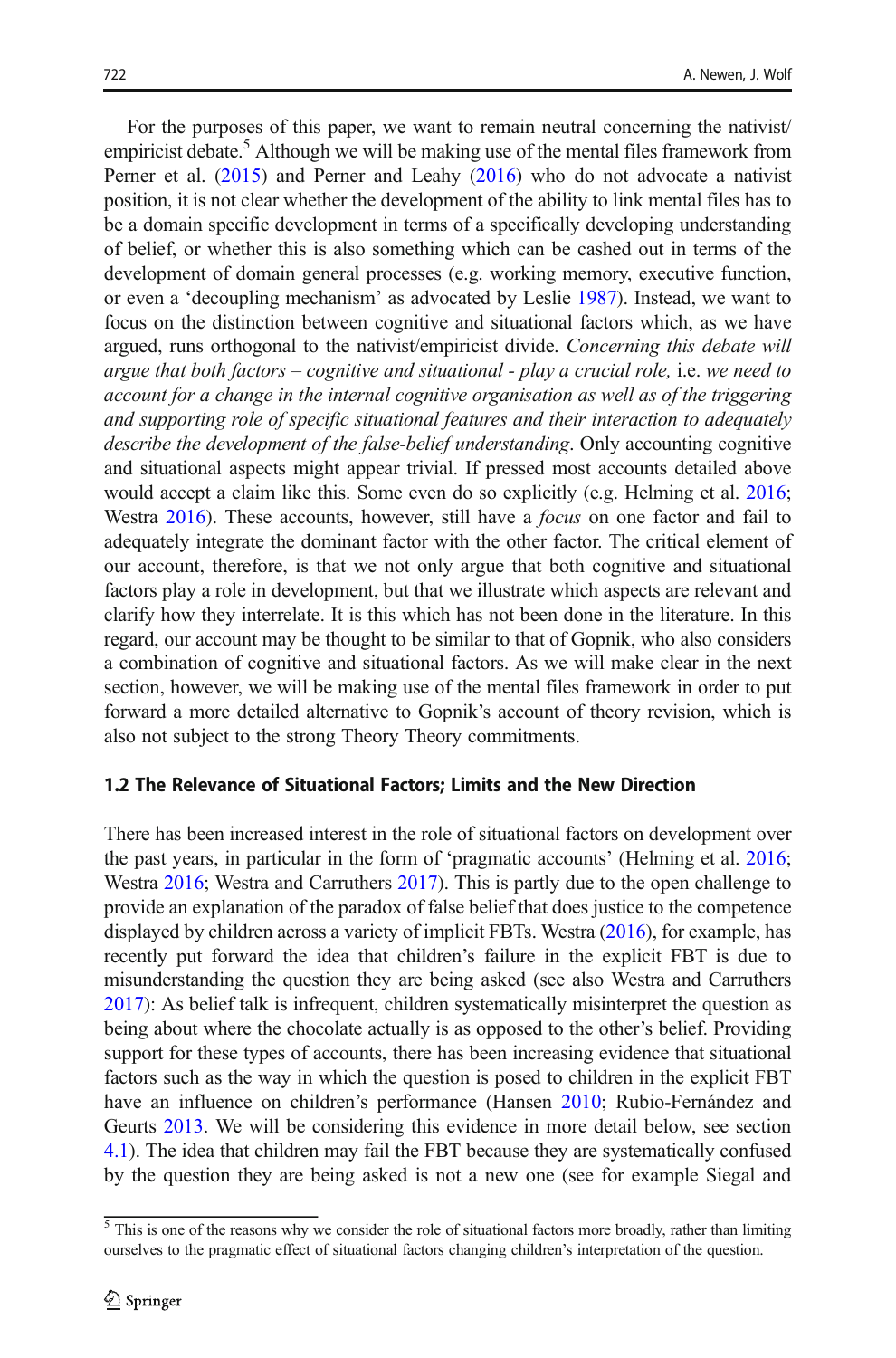Beattie [1991\)](#page-26-0). But, while we agree that situational factors do play a role in the change in children's ToM performance, we do not think that this can give a full account of their development. Firstly, there are by now many variations of the explicit FBT in which the questions posed range widely from questions concerning behaviour (e.g. "where will Maxi look for her chocolate") to questions explicitly about the other person's beliefs (e.g. "where does Maxi believe the chocolate is?"). This, however, has only a limited effect on children's performance (Psouni et al. [2018](#page-26-0); Wellman et al. [2001\)](#page-27-0). Secondly, in those studies where changing the question posed did have an effect (Hansen [2010;](#page-24-0) Rubio-Fernández and Geurts [2013\)](#page-26-0), this effect was primarily achieved in 3 years olds, that is to say in children who were on the cusp of being able to pass the explicit FBT already. This seems to indicate that while situational factors such as the type of question being posed can have an effect, this is limited to children who are quite close to passing the explicit FBT already. In other words, performance can be somewhat improved due to situational factors, but this cannot provide a full explanation of the paradox of the FBT. Lastly, 3 year old children who still fail normal versions of the FBT are already pretty well linguistically developed and use belief terms in conversation (Bartsch and Wellman [1995](#page-23-0)). This makes it implausible to argue that children fail the explicit FBT primarily because they systematically misinterpret the question they are being asked. While this plays a role, further cognitive factors are needed to provide a full account of the development.

The role of situational factors can extend beyond influencing the child's understanding of the question posed. For example, Helming et al. [\(2016\)](#page-24-0) argue that young children struggle in dealing with different perspectives. While they are able to compute the other person's belief, when the experimenter asks the test question the child is forced to adopt the perspective of the experimenter in order to understand the question and answers this based on the shared knowledge with the experimenter as opposed to the false belief of the other agent. The explicit FBT therefore poses an extra perspective problem in virtue of the set-up which, jointly with the cooperation bias, explains children's systematic errors. On this account, however, we need some story of how children are able to overcome this problem, and this seems to require some reference to cognitive development which allows children to overcome the perspective problem they face. Therefore, this account too depends on both situational and cognitive factors. While Helming et al. [\(2016\)](#page-24-0) explicitly do allow for the role of a cognitive factor in terms of a processing load account, they do not provide a detailed account of how the situational factors and cognitive development interrelate.

In light of this, while we think that situational factors play an important role in explaining the paradox of the FBT, they do not provide a full explanation of the paradox. Instead the role of situational factors has to be seen in conjunction with a systematic cognitive development. We agree that, given a certain level of cognitive development, situational factors can improve performance. Nonetheless, in order to fully explain the paradox of the FBT, we require a specific internal cognitive reorganisation which we will describe using mental files. Thus, we are arguing for an account in terms of both situational and cognitive factors and their interaction. This, as a first step, might not be so controversial. As noted above, Helming et al. ([2016](#page-24-0)) acknowledge that there is likely to be some cognitive development in children's executive function which allows children to overcome the additional situational demands of the explicit FBT. Similarly, our claim is not that the accounts which we have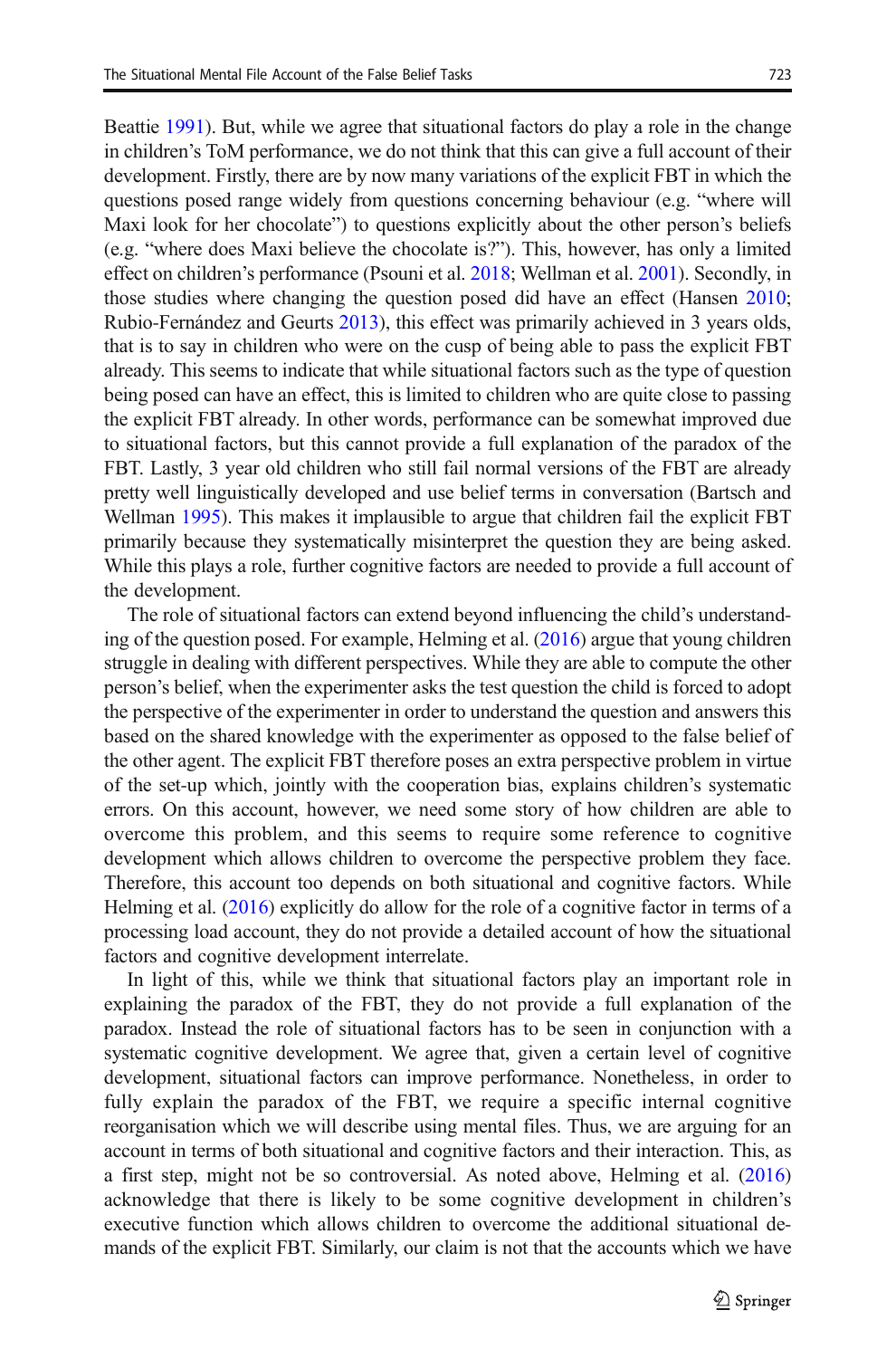described as 'pure' cognitivist are incompatible with the pragmatist picture. Rather, what we want to stress is that these accounts, while compatible with each other have usually focused only on one component to explain the development of false belief understanding (with the exception of Gopnik and Wellman) and this seems to be a systematic deficit. We argue that cognitive and situational factors interrelate in development and therefore need to be considered in conjunction in order to provide an account of development. This is similar to an idea found in Gopnik and Wellman's [\(1992,](#page-24-0) [2012\)](#page-24-0) work. They account for the role of situational factors in development by considering the role of the child's systematic learning experiences in shaping theory development. We, however, do not want to take on such a strong commitment to theory formation in young children. Therefore our aim in this paper is to work out a mental file account as a less demanding and cognitively more convincing alternative to the strong Theory-Theory proposal defended by Gopnik. Thus, we aim to demonstrate that making use of the mental files framework provides us with a more detailed and adequate way of spelling out the development of the performances. Furthermore, we want to be much more specific in our account of how cognitive and situational factors interact in development. We will outline how the cognitive organisation develops using the framework of mental files and how this cognitive organisation is triggered by situational features for both its development and its application. These comprise the core aspects of the new SMF account.

To unfold the new account we proceed in two steps: (i) we argue that we need a three-stage account to adequately describe ToM development (section 2) and (ii) we introduce the mental file account (section [3\)](#page-12-0) and use it to describe this three stage development (section [4](#page-14-0) and [5](#page-18-0)).

Given these lines of debate, our contribution can be summarized as follows: firstly, we aim to show that the rich data of the FBTs can only be explained: 1. by accepting a crucial role of both internal cognitive reorganisation of tools to deal with the FBT (cognitive factors) and situational contextual features (situational factors) triggering this development. 2. by explaining the cognitive development in terms of a three-stage theory. Secondly, we argue that these requirements can be met by describing the changes of the cognitive structure and organisation in terms of mental files and taking into account the role of situational factors in triggering the activation of mental files. The result we are aiming for is a new SMF framework which is supposed to provide a new explanation of the paradox of the FBT which accounts for the main empirical findings from developmental studies.

## 2 The Problem of Helping Behaviour

While the distinction between the performance on implicit and explicit FBT is undoubtedly an important one, there is a danger of it overshadowing further developmental stages which lie between implicit and explicit false belief understanding. In the literature which explicitly tries to account for this development, we basically find only suggestions of different versions of two-step developments in the cognitive organisation. These two steps have three different characterisations: 1. A development of a unitary system which has two subsystems which unfold one after the other (Baillargeon et al. [2010\)](#page-23-0), 2. a development from associative representations which enable behaviour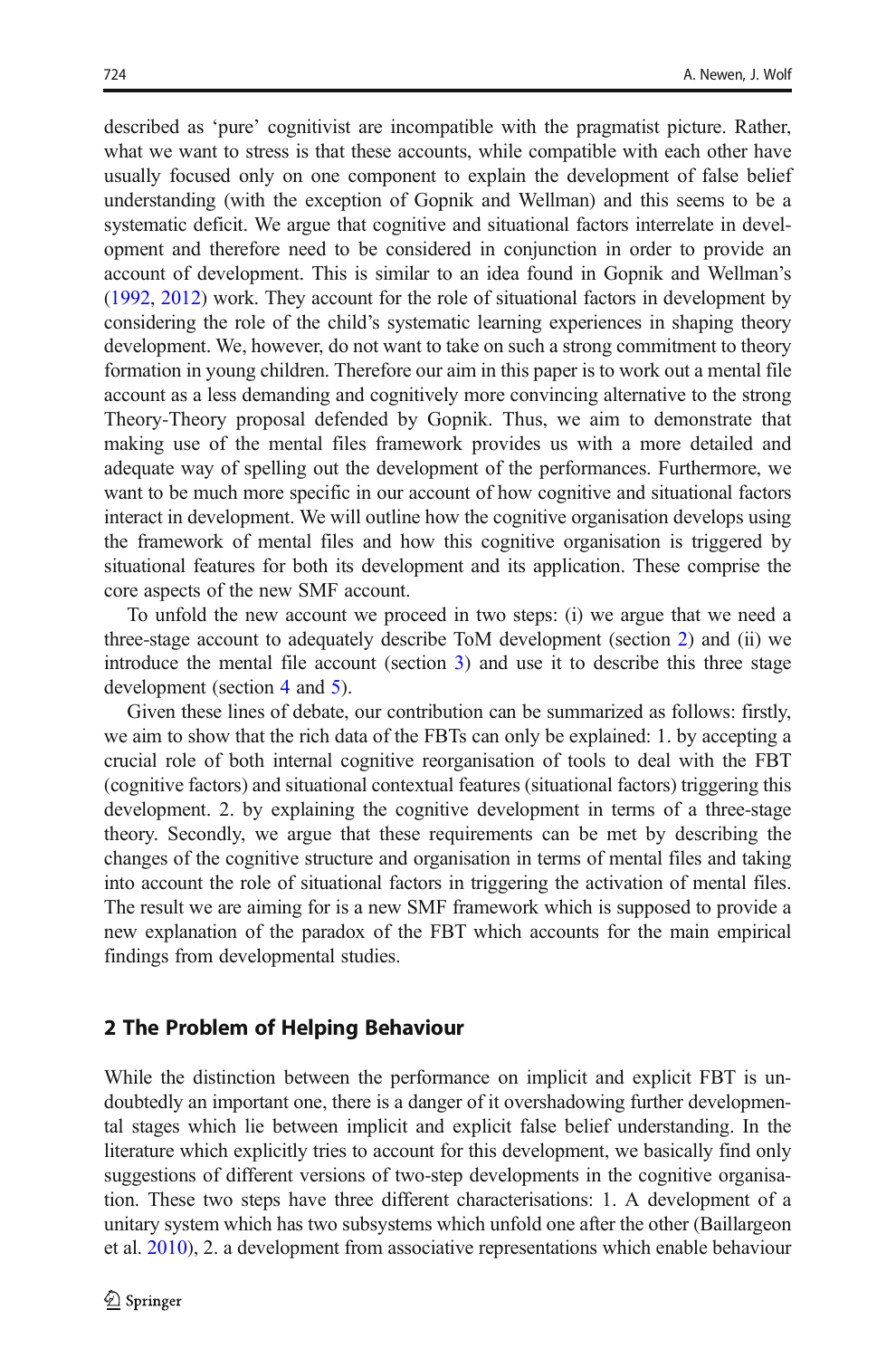reading to linguistic representations of the same situation which enable an explicit false-belief understanding (Perner and Ruffman [2005](#page-25-0); Ruffman [2014](#page-26-0)) and 3. the two systems account of Apperly and Butterfill ([2009](#page-23-0)). Since the latter is the most widely accepted two-step account we will focus on this view. This account relies on the twosystems distinction as described by Kahneman ([2003,](#page-25-0) [2011](#page-25-0)). According to Apperly and Butterfill's ([2009](#page-23-0)) popular two systems account, there is one early developing, quick, "cognitively efficient but limited and inflexible system" (system 1) (Apperly and Butterfill [2009](#page-23-0), 966) which allows children to pass the implicit FBT. A second, slower "highly flexible but cognitively inefficient" mindreading system (system 2) (Apperly and Butterfill [2009](#page-23-0), 966) is needed in order to pass the explicit FBT. This system only develops later – specifically around the age of  $4$  – and it is due to this that children do not pass the explicit FBT earlier while system 1 is sufficient for success on the implicit FBT.

As we will explain below, however, a problem for this view is posed by the findings from the active helping behaviour paradigm, as this seems to be an intermediary stage between success in the implicit FBT and success in the explicit FBT (Buttelmann et al. [2009;](#page-24-0) Buttelmann et al. [2015\)](#page-24-0). To be clear, our claim is not that it is only the active helping paradigm which poses a problem for the view that there is a strict two stage dichotomy between early implicit and later explicit false belief understanding. Rather, the active helping behaviour paradigm is a particularly good example of the kind of active, "action-based usage of theory of mind skills" (Knudsen and Liszkowski [2012,](#page-25-0) 673) which emerges at around 18 months. It is characterised by an increased ability to contrast another's perspective with one's own. This, we suggest should be distinguished from early implicit false belief understanding and later explicit false belief understanding. While our main focus will be on the active helping behaviour paradigm, we think the same argument can be made using other forms of active helping such as Southgate et al.  $(2010)^6$  $(2010)^6$  $(2010)^6$  or the communicative pointing in order to warn the experimenter seen in the studies by Knudsen and Liszkowski  $(2012)$  $(2012)$  $(2012)$ .<sup>7</sup>

The active helping behaviour paradigm makes use of the finding that children show helping behaviour from 14 months (Warneken and Tomasello [2007](#page-26-0)), for example retrieving a toy for the experimenter which is out of his reach. In the original study by Buttelmann et al. ([2009](#page-24-0)), one experimenter places his toy into a pink box. Like in the classical false belief studies the experimenter then leaves and while he is gone the toy is moved from the pink box to the yellow one. Rather than asking where he will look for her toy the experimenter returns and tries to open the pink box. The child is then told to 'help' the experimenter. Just based on this encouragement, 18 month olds tend to help the experimenter by opening the yellow box to retrieve the toy. $8 \text{ In the}$ control condition, however, where the experimenter was present when the location of

<sup>&</sup>lt;sup>6</sup> See also Carpenter et al. ([2002](#page-24-0)) for similar evidence from 3 year olds.<br><sup>7</sup> A further paradigm in which a similar ability to reconcile perspectives is that of Moll et al. [\(2017\)](#page-25-0), who showed that 2.5 year old children express suspense when watching another person approach reality with false beliefs. This paradigm is especially interesting because it suggests that this intermediate stage is not only possible in the context of action. It should be noted, however, that these children were older than those in the previously mentioned action based studies, so it may still be that initially progress to this stage is achieved through action.

<sup>&</sup>lt;sup>8</sup> Children's responses were also counted if they merely 'chose' the box by touching it. This reduces the worry that children might fail the helping behaviour task because the mechanism of opening the box is too demanding for them.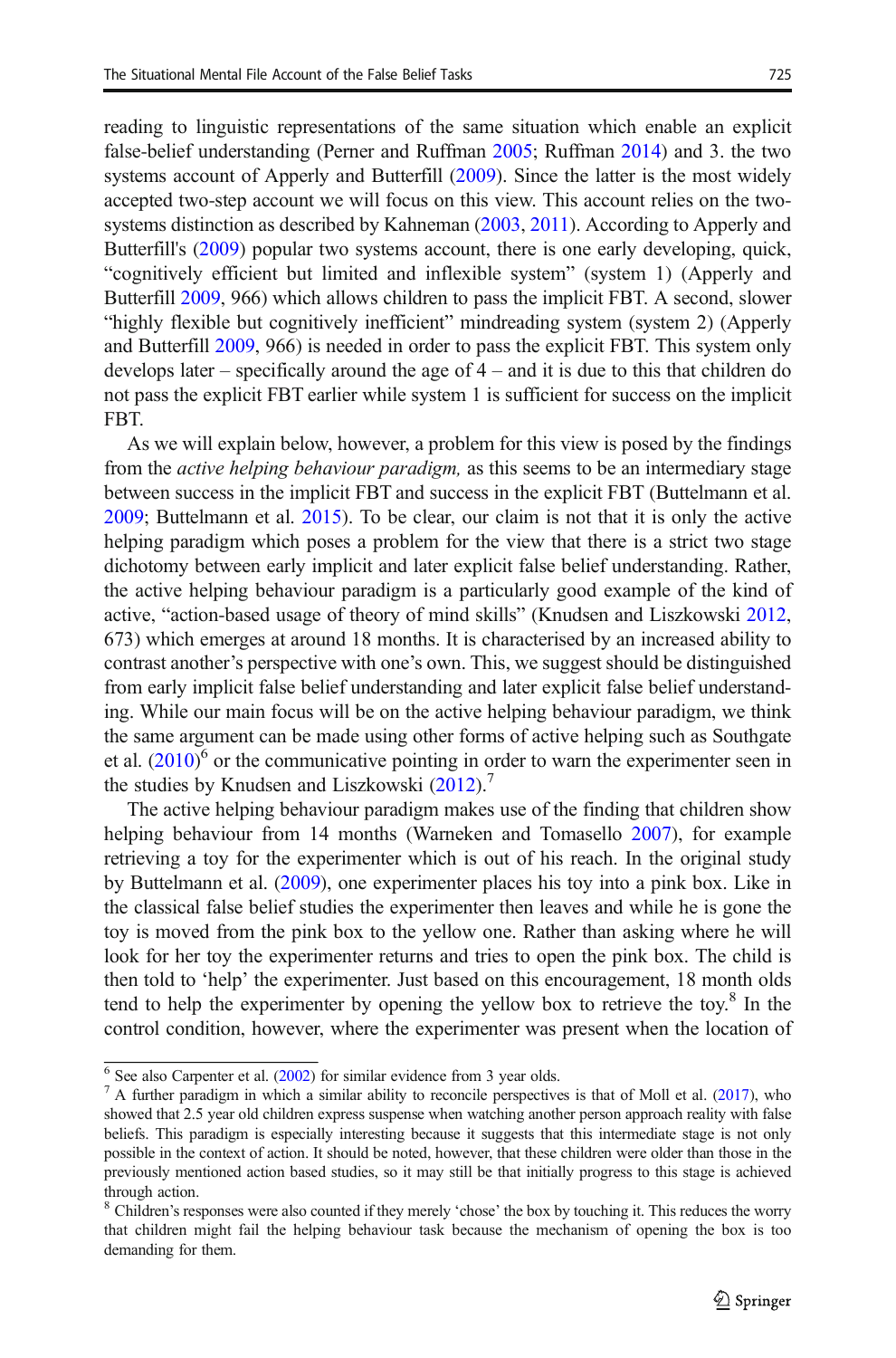the toy was switched, if the experimenter tried to open the pink (now empty) box then the child helped the experimenter by opening the pink box. The key idea of this experiment is that it requires the child to determine the experimenter's goal based on the beliefs the experimenter has. It is because the experimenter has a 'false belief' that the toy is in the pink box that his action is interpreted as an attempt to retrieve the toy. On the other hand, in the control condition where the experimenter knows that the toy has been moved, the very same action is instead seen just as an attempt to open the pink box. The control condition is crucial for the experiment: without it all that is shown is that the children retrieve the toy. They might do so without any regard to the experimenter's goals merely because the toy is the most interesting object in the scene. What is notable is that they do not retrieve the toy in the control condition. It is this difference between the children's interpretation of the experimenter's behaviour that lends support to the interpretation children with 18 months are helping by accounting for the belief (true or false) of the experimenter. Buttelmann et al. [\(2009\)](#page-24-0) also carried out the same task with 16 month olds but found that evidence of false belief understanding amongst this age group was inconclusive.

Although the helping behaviour paradigm is often considered to be a further variation of an implicit FBT, the task actually differs from the above mentioned looking behaviour based implicit FBTs in a number of important ways. Firstly, the helping behaviour task is an elicited response task, unlike the looking behaviour based task which is a spontaneous response task (Priewasser et al. [2018\)](#page-26-0). Secondly, the helping behaviour paradigm requires the child to access two perspectives simultaneously. This involves being able to coordinate both their own perspective of the situation with that of the other agent: the child first needs to consider the agent's perspective on the situation in order to realise that they want to retrieve their toy. In addition, they then need to rely on their own, differing perspective on the situation in order to determine where the toy actually is so that they can help by retrieving it. This is different to the looking behaviour implicit FBTs which children could pass based only on the perspective of the other person. All that is needed to pass these tasks is the understanding that Maxi expects the chocolate to be in the blue box. Relating this information to where the chocolate actually is is not required in this task (Tomasello [2018](#page-26-0)). In this sense, the helping behaviour paradigm seems to require skills which are more similar to those which are required in the explicit FBT, namely activating perspectival information and relating this to the actual scenario, and making use of this information to guide an action. Nonetheless, children are able to pass the helping behaviour task much earlier (onset 18 months, Buttelmann et al. [2009](#page-24-0)) than the explicit FBT (onset 4 years, Wellman et al. [2001\)](#page-27-0). It is also interesting that performance in an active helping behaviour paradigm does not correlate with performance on a looking behaviour based task, while it does correlate with explicit FBT performance (Grosse Wiesmann et al. [2016,](#page-24-0) supplementary materials).

The helping behaviour paradigm therefore raises the following problem for any two systems account: on the one hand, if system 1 is used to explain both implicit looking behaviour and the helping behaviour while system 2 explains performance in the explicit FBT, then we lack an explanation for the difference in performance between

<sup>&</sup>lt;sup>9</sup> It must be acknowledged, however, that this study failed to replicate the early success in the helping behaviour study: they found successful performance only in 4 year olds.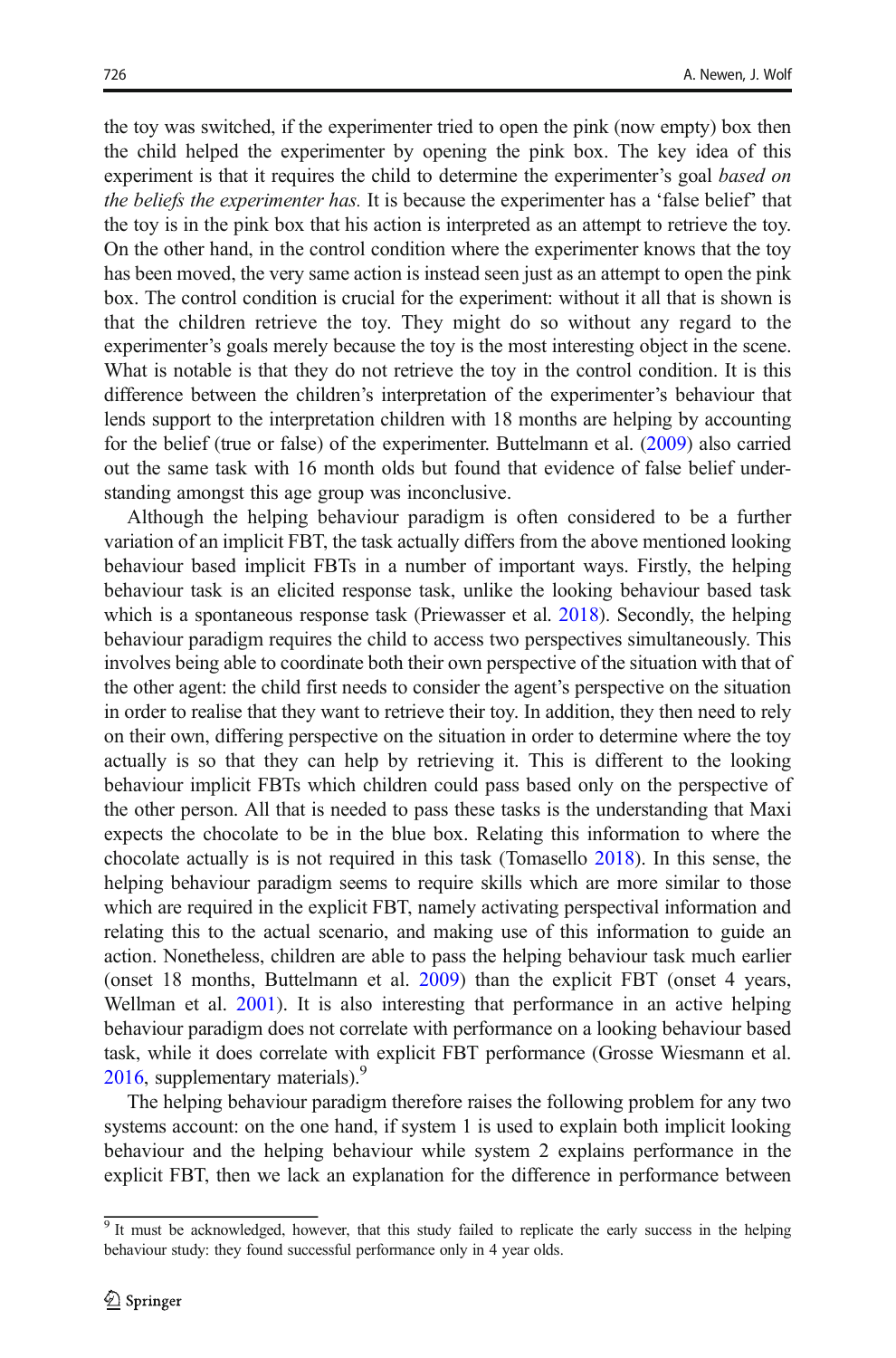looking behaviour (as early as 7 months Kovács et al. [2010](#page-25-0)) and helping behaviour (observed from 18 months onwards). If, on the other hand, system 1 deals only with implicit looking behaviour and system 2 deals with helping behaviour then we lack an explanation for the difference between helping behaviour (onset 18 months) and the explicit FBT (onset 4 years). Those in favour of collapsing the former distinction may argue that there is no strong evidence that children cannot pass the helping behaviour task before the age of 18 months. Indeed, Buttelmann et al. ([2009](#page-24-0)) considered the evidence from the 16 month old infants to be inconclusive in contrast to the results of the 18 months olds. Furthermore, younger children may be prevented from passing the helping behaviour task due to other task specific factors as, for example, their general helping behaviour and motor abilities may still be limited. However, the actual behaviour required of the child in Buttlemann's paradigm was quite limited as even indicating the correct box was considered to be a success, and there is some evidence to suggest that helping behaviour has developed to a sufficient degree in children of this age (Warneken and Tomasello [2007](#page-26-0)). It is, of course, possible that new evidence may show that younger children are capable of passing the helping behaviour task. Up to now, however, there does not appear to be any strong evidence that they can and problems in replicating the Buttelmann findings – which have so far only been replicated in 3 year olds (Priewasser et al.  $2018$ )<sup>10</sup> – provide some reason to be cautious of thinking that such evidence may be found.

In the light of this, we therefore think that the most prudent solution given the current evidence is to posit that false belief understanding should be seen in terms of a continuous development, in which three important stages can be distinguished:

- 1. Early sensitivity to belief (resp. belief-like states (e.g. as shown in the looking behaviour based tasks)
- 2. More sophisticated usage of early sensitivity to belief (resp. belief-like states) (e.g. as required for the helping behaviour task)
- 3. Explicit ToM involving belief attribution

While we keep the distinction between implicit and explicit false belief tasks, we argue that we should distinguish between two different kinds of implicit ToM.<sup>11</sup> We will further cash out this distinction in terms of different kinds of linking between mental files in section [4.](#page-14-0)

While we think that this evidence from the helping behaviour paradigm is highly significant and allows us to draw important conclusions concerning the development of children's false belief understanding, it must nonetheless be acknowledged that, as with most of the implicit FBTs, the interpretation (as well as the replicability, see section [1](#page-0-0))

<sup>&</sup>lt;sup>10</sup> In a direct replication study by an independent lab. Buttelmann et al.'s [\(2014,](#page-24-0) [2015](#page-24-0)) studies which investigated false belief about identity might be considered a conceptual replication, also finding success in 18 month olds, but did not test younger children.

<sup>&</sup>lt;sup>11</sup> A similar distinction between two different kinds of implicit false belief understanding is also drawn by Vierkant ([2012](#page-26-0), 142), who points out the difference between a child that "has transformed his behavioural repertoire" and one that "has the right looking patterns [but] will at most display very moderate differences in her behaviour". Neither child has explicit false belief understanding as, if asked to verbally report where Maxi will look for the chocolate they still give the wrong answer, but the kind of implicit false belief understanding displayed by the children in the looking behaviour and the helping behaviour tasks is very different.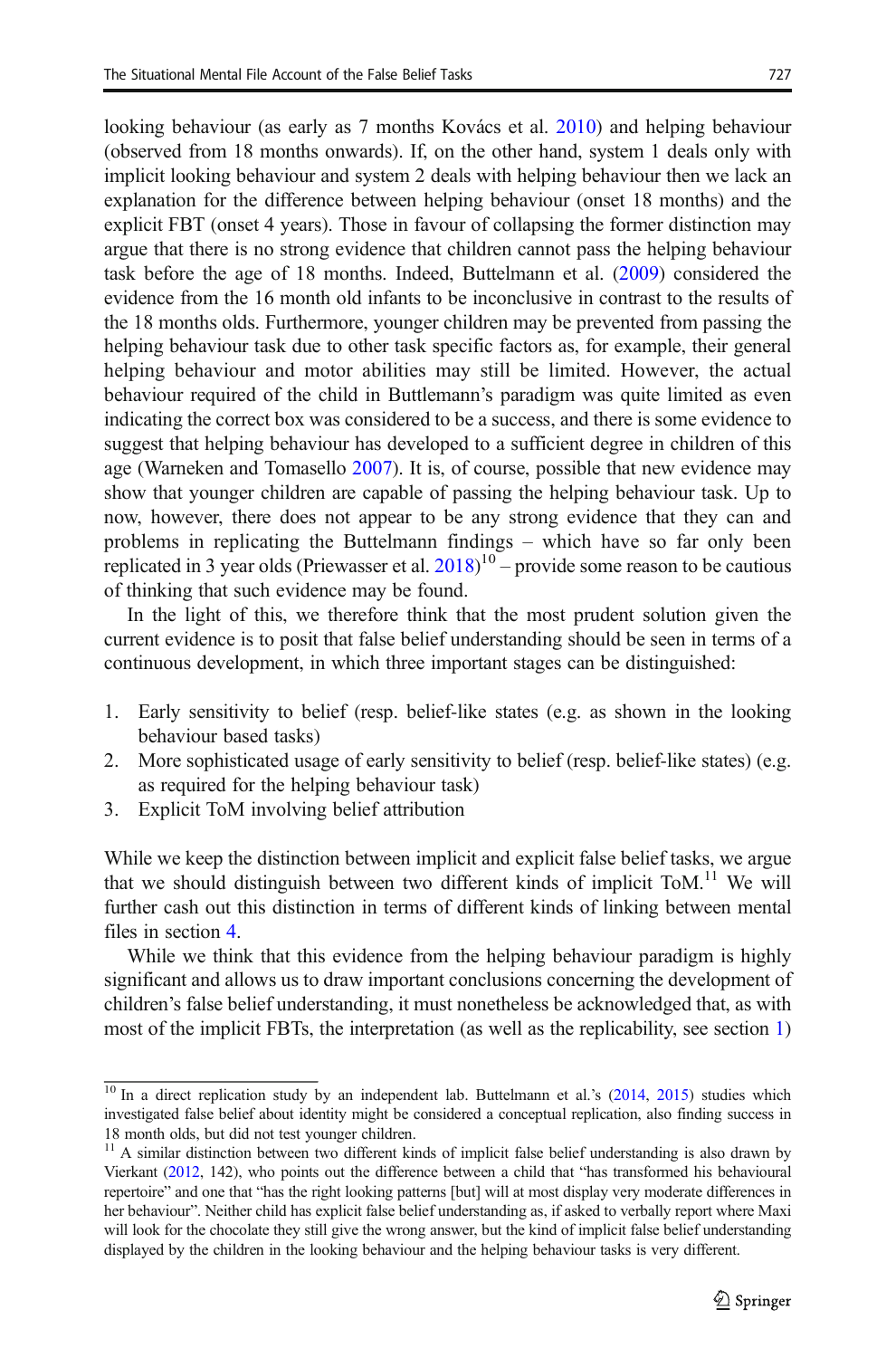has been highly debated. For example, it might be objected that this task is crucially different from other FBTs because children do not have to resist the 'pull of the real'. That is to say that in order to retrieve the toy the child can make use of where the toy actually is. In this case, however, children must resist the pull of the real in the control condition where they do not go to retrieve the toy. That this poses a genuine problem for the children can be seen given that the true belief condition of Buttelmann et al's paradigm has proven especially difficult to replicate (Kulke and Rakoczy [2018;](#page-25-0) Priewasser et al. [2018\)](#page-26-0). Nonetheless, Buttelmann et al's findings seem to suggest that children can resist this pull of the real under some conditions. Secondly, while the child does not need to resist the pull of the real with regard to the action, they do need to do so in order to determine the experimenter's goal: the experimenter is looking in the empty box, not the one where the toy is, nonetheless children need to interpret this as searching for the toy in order to succeed in the task.

A further worry is that this task seems to require children only to attribute ignorance to the experimenter as opposed to false belief itself: he searches in the wrong box because he *does not know* where the toy is. While this may be a worry in Buttelmann et al. [\(2009\)](#page-24-0), we do not think the same worry applies in Buttelmann et al.'s [\(2015\)](#page-24-0) later version of the helping behaviour paradigm which makes use of the appearance-reality paradigm (Flavell et al. [1983](#page-24-0); Gopnik and Astington [1988\)](#page-24-0). That children retrieve a duck when the experimenter askes for an ambiguous object which the child, but not the experimenter, knows looks like a duck but is actually a sponge cannot be explained in terms of a rule such as 'if ignorant, then gets it wrong'.

Finally, Priewasser et al. [\(2018\)](#page-26-0) have recently conducted a study in favour of a new 'teleological' interpretation of the data from the helping behaviour study according to which children attribute goals to the experimenter based on objective facts of the experimental set-up rather than the experimenter's beliefs. They argue that the child forms the expectation that the experimenter will return for his toy given his previous interest in the false belief condition, while in the control condition it seems that the experimenter has lost interest in his toy. In order to distinguish between these two interpretations they carried out a helping behaviour paradigm with three boxes instead of two and a new false belief condition where the experimenter returned to open the third box in which the toy had neither been hidden, nor where it was located now. According to the teleological but not the ToM interpretation by Buttelmann et al. children ought nonetheless to interpret this as an attempt to retrieve the toy. Priewasser et al. indeed found that this was what happened, which they concluded provided strong evidence in favour of their teleological interpretation over the alternative. Their findings, however, are considerably weakened by the fact that the majority of children retrieved the toy in all conditions, in particular they also went to the box with the toy in the true belief condition. Rather than providing convincing evidence in favour of their interpretation, it seems that what happened was that the pull of the toy was too strong on the children which led to them retrieving the toy regardless of the condition. One possible way of avoiding this problem would be to have a second independent toy in each box such that the objective appeal of opening each box is equal. In order to provide compelling evidence, therefore, it would be necessary to show not only that children retrieve the toy in the new false belief condition, but also that there are conditions, i.e. the true belief condition, in which they do not retrieve the toy. A further worry concerning this experiment is that the addition of a third box might have placed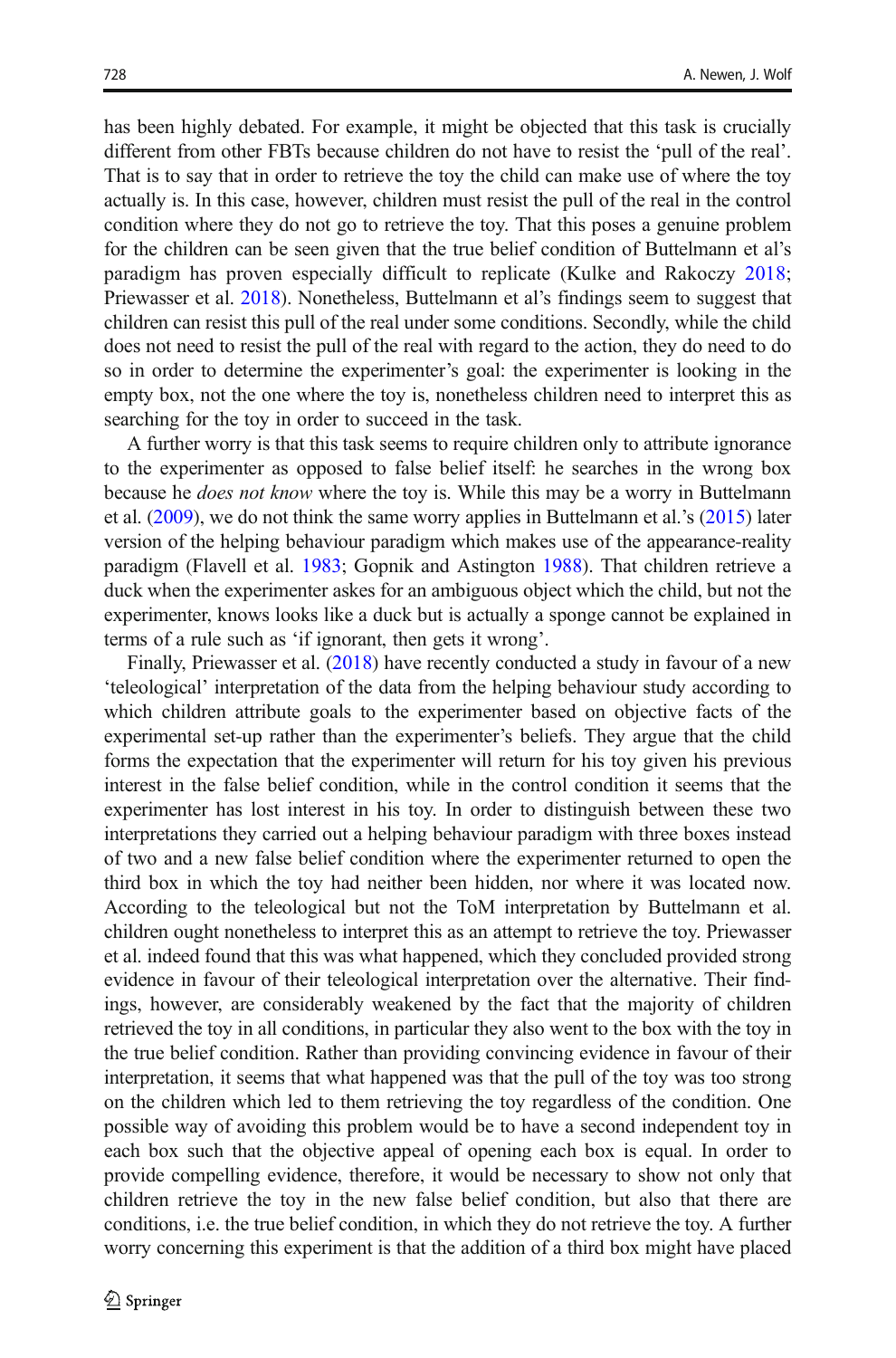<span id="page-12-0"></span>too strong demands on children's executive processes, thus leading to a default action of retrieving the toy. For further discussion of these findings see Baillargeon et al. [\(2018\)](#page-23-0). Our aim with this discussion is not to dismiss the teleological account, which we think may actually be compatible with our account, but rather to clarify that the findings of the Priewasser et al. ([2018](#page-26-0)) study do not undermine our interpretation of the helping behaviour.

In the remainder of this paper, we will begin to put forward an account of the development of false belief understanding based on these three stages and taking into account the role of both cognitive development and situational factors and their intertwinement. In order to do so we will make use of the mental files framework, which has recently been put forward by Recanati [\(2012\)](#page-26-0) and further developed by Perner and Brandl (Perner and Brandl [2005](#page-25-0), see also Perner et al. [2015](#page-26-0); Perner and Leahy [2016](#page-25-0)) as a useful framework for thinking about the development of cognition. In the next section we will first introduce the structure and organisation of mental files which provides the basis of our account of the cognitive development. We will then introduce two – situational and cognitive - principles of activating mental files. Finally, having developed these tools, we apply the principles to provide our new situational mental file account of the development from implicit to explicit false belief understanding in children.

#### 3 Mental Files

There are two central components of the mental files account (Perner et al. [2015](#page-26-0), 78): firstly, the mental files themselves, which are to be thought of as "tool[s] for managing information about an object in the world" and, secondly, the links between files which enable the information to be shared between them. We will introduce this account using an example. Suppose I see an unfamiliar silver pen lying on my desk. I create a mental file for this pen, which is anchored in the object and contains the information I have concerning the pen, namely that it is silver and on my desk (Fig. 1).

Later on, I talk to my colleague Claire and she tells me that she is missing her favourite pen. Here, too, I create a mental file for Claire's pen. As we talk more, Claire describes the pen further and I come to realise that Claire's pen is actually the unfamiliar pen lying on my desk. If I know that the pen on my desk and Claire's pen are actually one and the same, the two files need to be linked such that information between the two files can be shared (Fig. [2](#page-13-0)). This way, when I think of Claire's pen, I



Fig. 1 The mental file is anchored in the object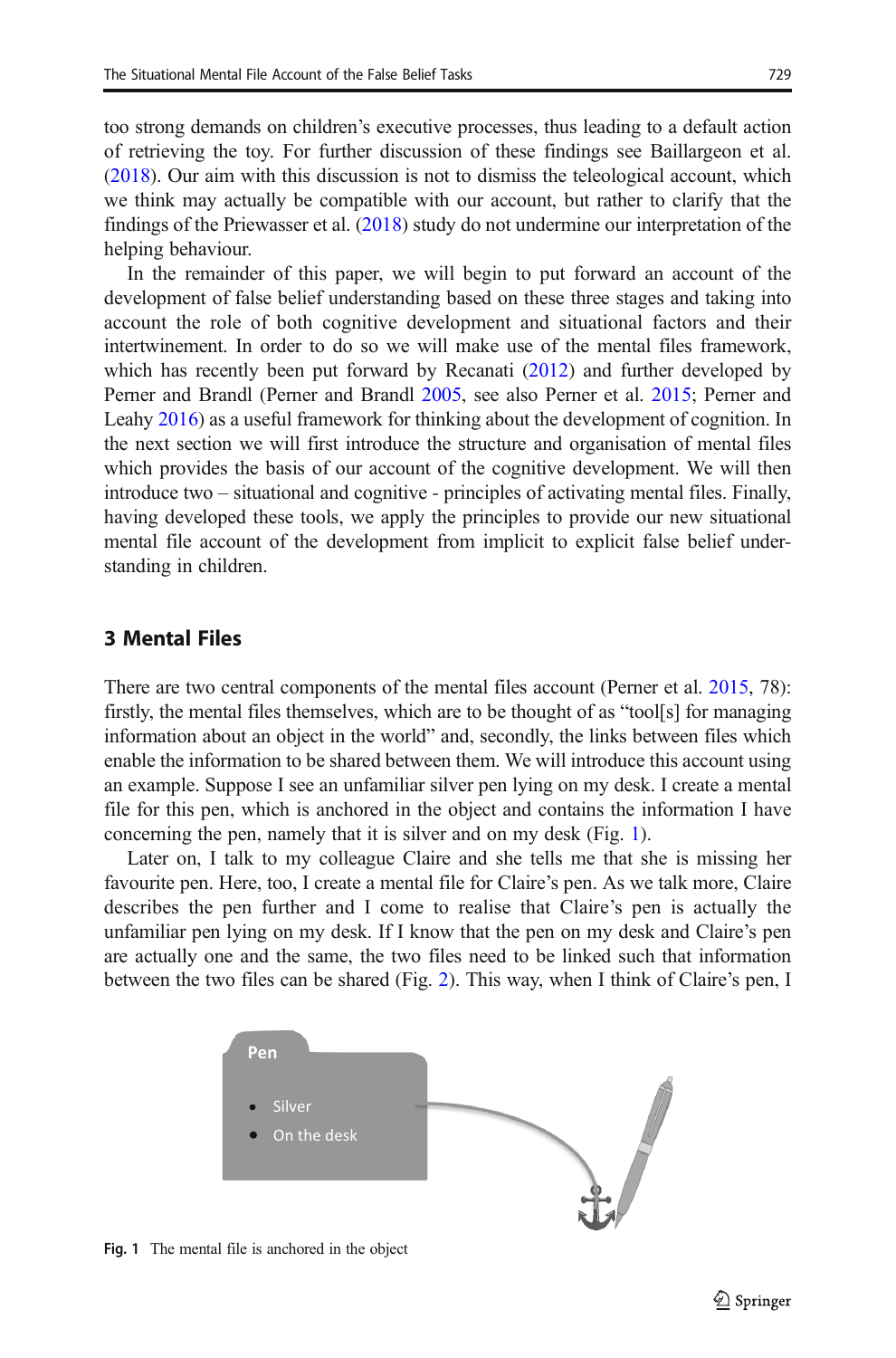<span id="page-13-0"></span>

Fig. 2 Linking of co-referential mental files. In the following figures the anchoring relation is not shown for the sake of simplicity

am able to retrieve the information from the file of the silver pen on my desk and thus tell her where her pen is.

Perner and Leahy ([2016](#page-25-0)), who have argued for the use of mental files as a tool for thinking about cognitive development, apply this idea to representing other people's beliefs. The key idea, they argue, is that we not only have 'regular files' which are representations of our own perspective of the world, but that we also have 'vicarious files' which are indexed to another person and instead represent their perspective on the world. So, for example, if I decide not to tell Claire that I have her pen and instead lead her to believe that the pen is in her pencil case, I would have a mental file indexed to Claire containing the information 'is in the pencil case' (Fig. [3\)](#page-14-0).

Applying this to the FBT, this means that the child has two representations (or mental files) of the situation: one regular file with the information that the chocolate is in the green box, and one vicarious file indexed to Maxi with the information that the chocolate is in the blue cupboard. The problem, Perner and Leahy [\(2016\)](#page-25-0) argue, is that children below the age of 4 are not yet able to link mental files (Fig. [4a\)](#page-15-0). That is to say that the child is unable to switch between the vicarious and the regular mental file in a controlled and systematic way. It is only once the mental files are linked that the child is able to systematically access the information of Maxi's belief concerning the location of the chocolate (Fig. [4b](#page-15-0)). The reason why children fail the explicit FBT before the age of 4 is because, when confronted with the question where Maxi will search for the chocolate, they are only able to draw on the information from their own regular file (containing the information on where the chocolate actually is) and are not able to access the information from the vicarious file (containing the information where Maxi believes the chocolate to be).

How are mental files implemented? It is not our aim to work this out in detail but we can rely on the work of Kahneman et al. [\(1992\)](#page-25-0) who describe in detail why we have to presuppose object files and how they may be structured from a cognitive psychological perspective.<sup>12</sup> The idea of systematic object representations is also well established in the developmental psychology describing early infancy with inborn or early acquired core cognitive abilities. Core cognition (Carey [2009;](#page-24-0) Kinzler and Spelke [2007\)](#page-25-0) includes

 $\frac{12}{12}$  In the literature some authors distinguish between 'object files' and 'mental files' (Murez and Smortchkova [2014\)](#page-25-0) such that the latter are based on long-term memory while the former are only based on working memory. If one considers this distinction then object files are inadequate to solve problem in philosophy of language with long-term reference understanding. For our purpose this distinction is not relevant. First of all, our work focuses mainly on representations which would be held in working memory due to the design of false-belief tasks. Second, we are open-minded to allow for a dynamics between files of objects, agents and situations which are either held in working memory or long-term memory. A full story of mental files, going beyond the scope of this article, would clearly integrate such dynamics.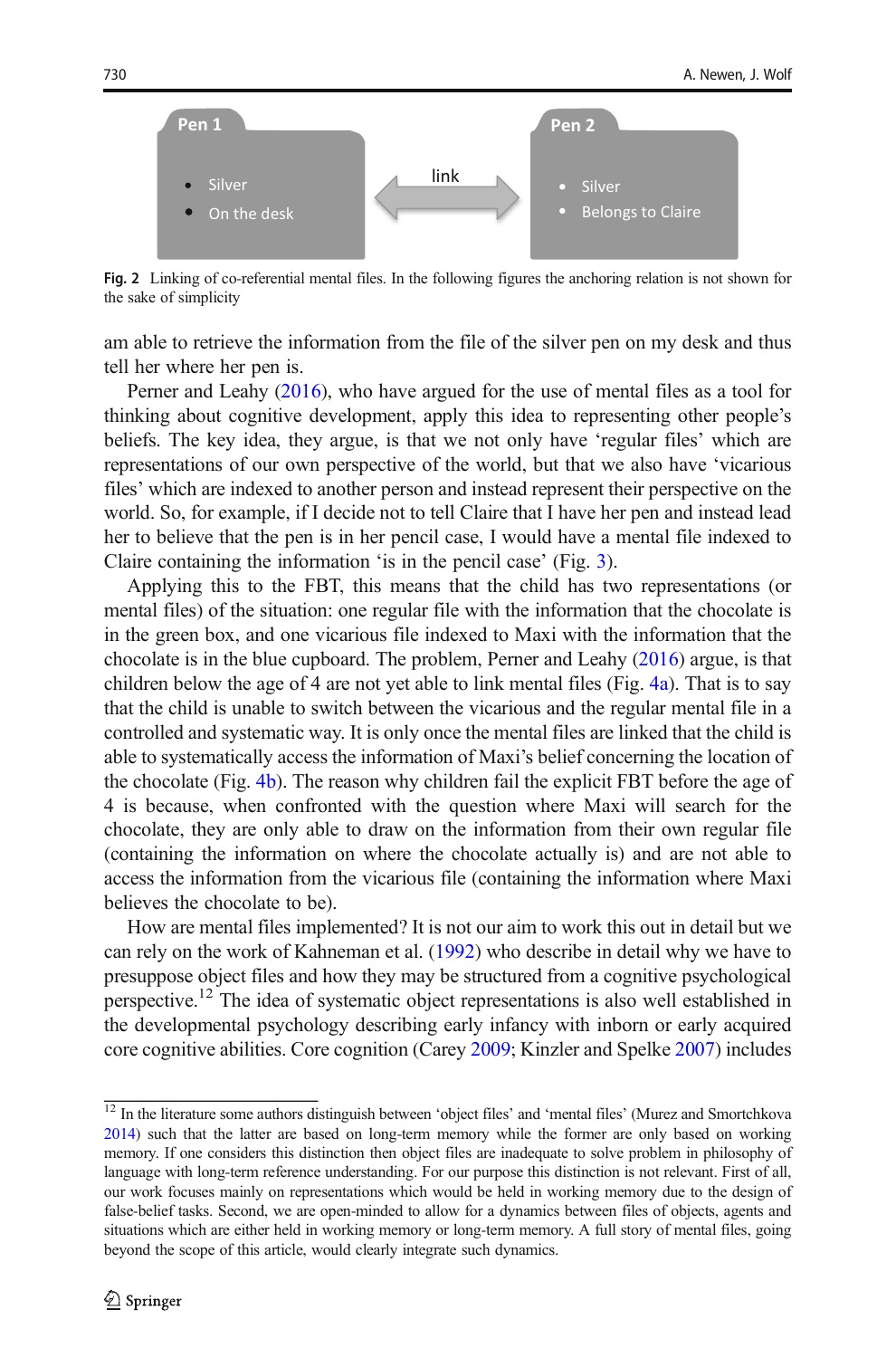<span id="page-14-0"></span>

Fig. 3 Vicarious mental file of the pen, indexed to Claire

object representations as a central component. Furthermore, in philosophy mental files are used as a necessary presupposition to explain the mental organisation of the human mind (Perry [1990;](#page-26-0) Recanati [2012\)](#page-26-0). Perner and Leahy ([2016](#page-25-0), 491) have also defended the use of mental files as a tool for thinking about cognitive development in psychology as they "capture important aspects of cognition". Therefore, although mental files are not yet boiled down to neural correlates, $^{13}$  there is a clear description of the functional role and the cognitive structure that they can justifiably by used as an explanatory tool.

In the previous section we outlined a number of challenges for any account of the development of children's ToM abilities. In particular, we argued that the account must be able to explain not only the difference in performance between implicit and explicit FBTs, but also the distinctive developmental stage of the helping behaviour. In the next section we will address this issue and argue that if we consider both the role of cognitive and situational factors, the mental files account can provide a compelling explanation of the gradual development from implicit to explicit false belief understanding.

## 4 Mental Files and the Paradox of the False Belief Task

Expanding on Perner and Leahy [\(2016\)](#page-25-0) we argue that the activation of mental files happens according to the following principles which we will elaborate below:

- 1. Situational factors principle if a person has two mental files of one object, namely a regular and a vicarious mental file and there is no linking relation between them, then the activation of one of the two files is determined by situational factors alone: If situational factors trigger a focus on the object, the regular file is activated, if they trigger a focus on the person, the vicarious file is activated.
- 2. Cognitive factors principle if a person has two mental files of one object, namely a regular and a vicarious file, and there is a linking relation between the files, then if one of the files is activated by situational factors, then

<sup>&</sup>lt;sup>13</sup> But see Arora et al. [\(2015\)](#page-23-0) for a meta-analysis of patterns of neural activation and identity which suggests some possible areas of neural activity for linking mental files.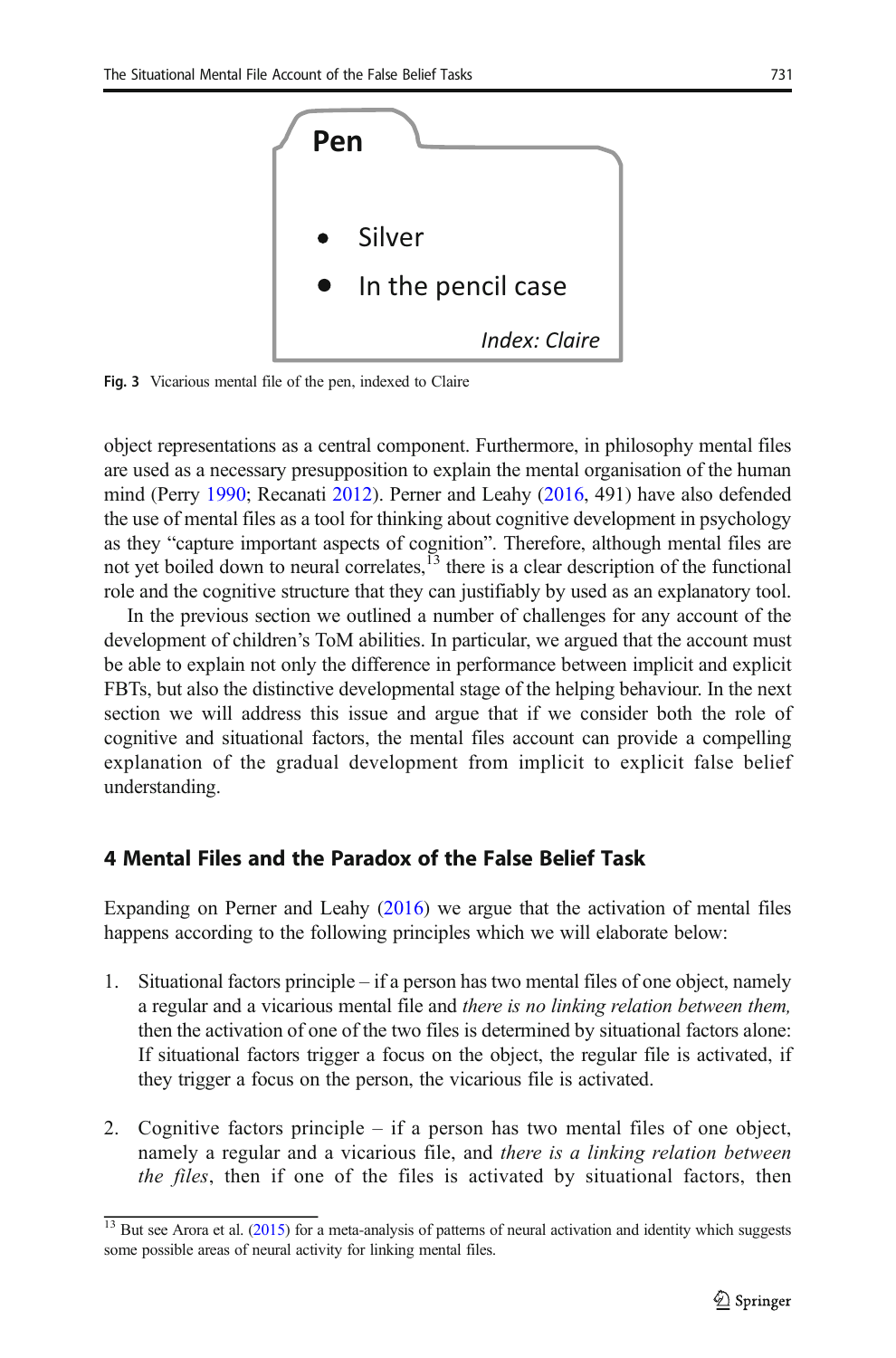<span id="page-15-0"></span>

Regular Mental File

 $\mathbf{V}$ 

Fig. 4 a) Vicarious mental file and regular mental file are initially unlinked. b) Vicarious mental file and regular mental file become linked, enabling the flow of information between the files. Perner and Leahy ([2016\)](#page-25-0) argue that this linking underlies explicit false belief understanding

information from all the files accessible through the link (which may be directed) is available. The most adequate information from the accessible files is then selected according to the task.

We will first elaborate on these principles before showing how they can be used to model the three stages in the development of false belief understanding.

## 4.1 The Situational Factors Principle

There is considerable evidence that situational factors can have an effect on cognitive processes. For example, many priming studies have shown that attention can be strongly modulated by the context stimuli are presented in (Chun [2000](#page-24-0)). Similarly, contextual priming has also been shown to have an effect on language comprehension in the case of ambiguous words (Gennari et al. [2007](#page-24-0)). Putting this in terms of mental files, these findings can be re-described as the focus on the object due to the context (i.e. situational factors) facilitating the activation of the mental file of that object. Applying this principle to the FBT, if situational factors determine which mental file is initially activated, then factors which highlight the other person's perspective should improve performance on the FBT. There is some evidence that this is the case in the explicit FBT. In one study, Lewis et al. ([2012](#page-25-0)) showed that children's understanding another person's false beliefs actually improves if another person is added to the scenario who also observes the change in location. That is to say that they were more accurate in determining the beliefs of the other person in a scenario in which there were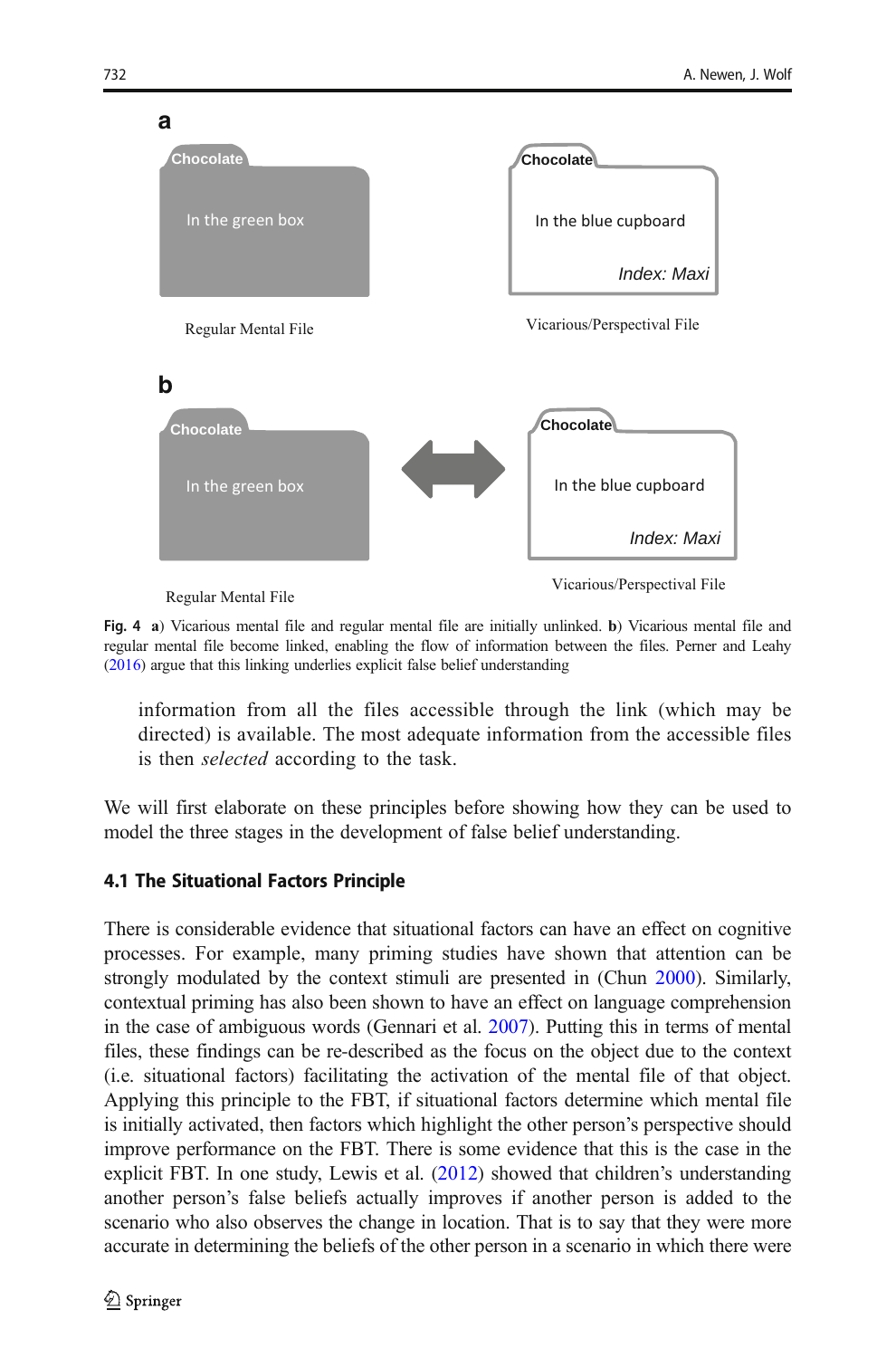two seekers looking for a hidden object as opposed to one. This, at first sight, might seem puzzling, as we would expect that adding another person to the scenario makes the task more cognitively demanding. We want to suggest, however, that the presence of the other person highlights the different perspectives on the situation and thereby increases the chances of the vicarious file as opposed to the regular file being activated.<sup>14</sup> This, in turn, means that more children are able to correctly report the other person's false belief. Similarly, Hansen ([2010](#page-24-0)) conducted a study in which they showed that asking "you and I both know where the chocolate is, but where will Maxi look for the chocolate?" improved children's performance in the FBT. While this question may have been overly suggestive, this evidence is in line with our suggestion that children's ability to access their information on the other person's beliefs is facilitated if the perspective of the other person is emphasised. A different way of highlighting perspective is in the form of a memory aid, as done by Mitchell and Lacohée ([1991](#page-25-0)) who also found that this improved performance.

Additionally, in a highly influential experiment, Rubio-Fernández and Geurts ([2013](#page-26-0)) provided evidence that children before the age of 3 can pass even the explicit FBT if the task is modified such that, firstly, the child is frequently reminded of the other person's perspective throughout the experiment and, secondly, the question the child is asked is changed to "what happens next?". This modified version of the FBT was referred to as the Duplo Task. Rubio-Fernandez and Geurts argue persuasively that asking the question "where will Maxi look for her chocolate?" introduces a focus on the object and hence disrupts the children's tracking of the other person's perspective. Putting this in terms of mental files, because the question mentions the objects there is a focus on the object which leads to the activation of the regular file instead of the vicarious file. Children are therefore only able to access the information where the chocolate actually is as opposed to where *Maxi* believes it to be.<sup>15</sup>

So far we have considered cases where the perspective was highlighted. However, it is also possible to improve performance by reducing the salience of reality, for example if the children themselves do not know the real location of the object or the object is removed from the scene (Mascaro and Morin [2015;](#page-25-0) Mascaro et al. [2017;](#page-25-0) Wellman and Bartsch [1988\)](#page-26-0). Reducing the salience of reality – and hence reducing the propensity towards activating the regular file – facilitates the activation of the vicarious mental file.

While the evidence so far considered is based on the explicit FBT, this can be used to explain children's early success in the implicit FBT: in the implicit FBT the return of the agent places the focus on the other person. This leads to the activation of the vicarious file, allowing children to pass the task. In the explicit FBT, however, the question "where will Maxi look for her chocolate?" places the emphasis on the object (Rubio-Fernández and Geurts [2013](#page-26-0)) and hence activates the regular file at the cost of the vicarious file.<sup>16</sup> If the files are unlinked, as is the case in children before the age of

<sup>&</sup>lt;sup>14</sup> To be clear, our claim is not that this effect is something which is found every time at every occasion. Our claim, rather, is that there within a group there will be an overall improvement due to situational factors.

<sup>&</sup>lt;sup>15</sup> In a recent study attempting to replicate the Rubio-Fernández and Geurts [\(2013\)](#page-26-0) study, Kammermeier and Paulus [\(2018\)](#page-25-0) found that children were better at the Duplo Task than the standard FBT for ages 3 and 4, but that only the 4 year olds were above chance at the Duplo Task. This is in line with our view that situational factors are important in improving performance, but that cognitive development is necessary for the development of false belief understanding too and seems to constrain the effects of situational factors.

 $16$  The idea is that activation of mental files is competitive, at least for co-referential but unlinked mental files.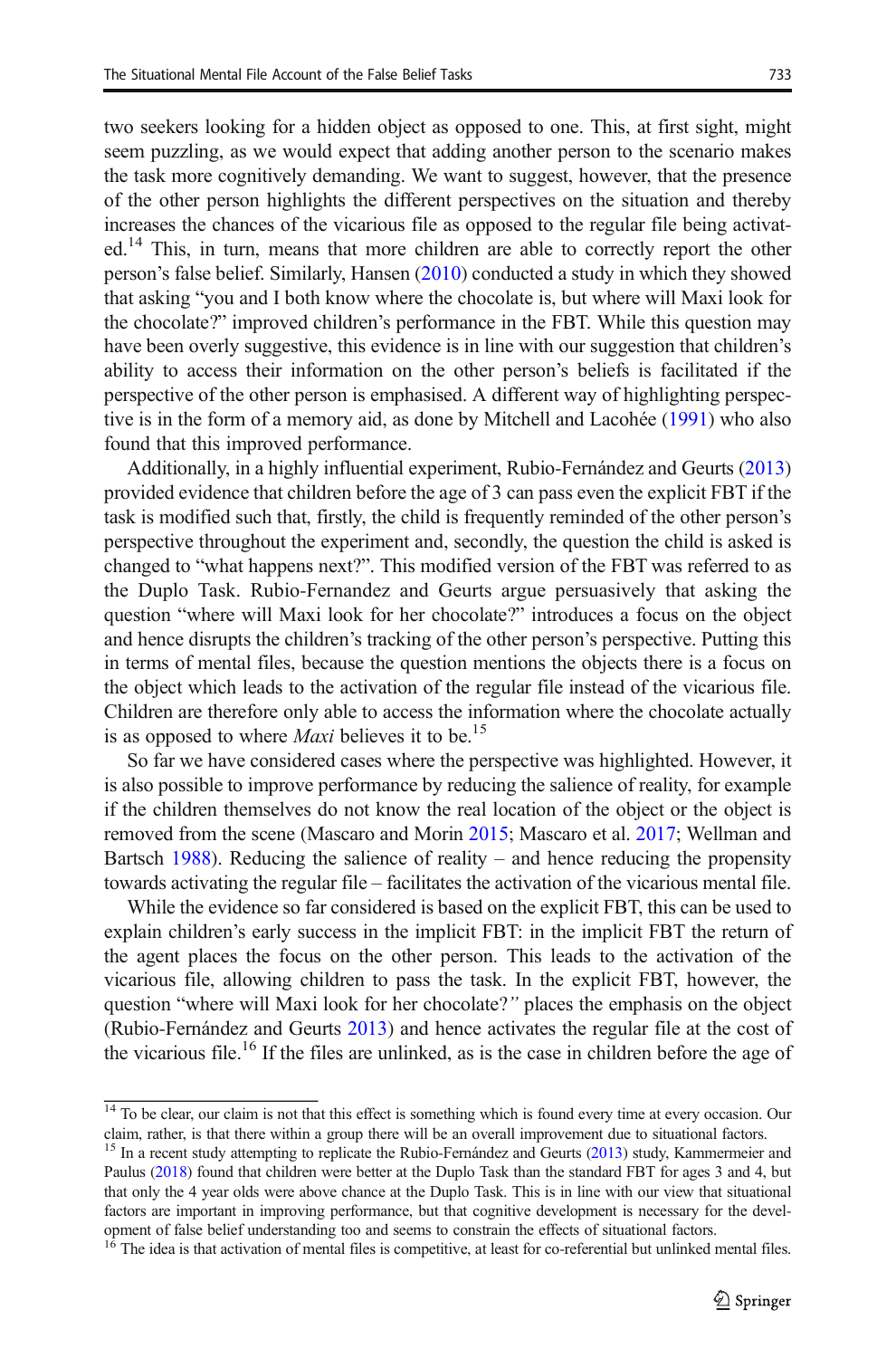4, this means that the information in the vicarious file is not accessible and therefore children fail the FBT. One point to note here, however, is that there is no systematic link. The problem lies not in representing another person's perspective, but rather in being able to access this in a systematic, situation independent way.

#### 4.2 Cognitive Factors Principle

We base our cognitive factors principle off the work of Perner et al. [\(2015](#page-26-0)) and Perner and Leahy [\(2016\)](#page-25-0) who argues that children develop the ability to link mental files at the age of 4. The main motivation for this principle is that this provides the best explanation of the correlation between performance on the FBT and the seemingly unrelated alternative naming task: both of these tasks depend on the ability to link mental files. That is to say that both require the ability to switch between different perspectives (or ways of considering) one and the same object (Perner et al. [2002](#page-26-0)). Following Perner and Leahy [\(2016](#page-25-0)) we suggest that the development of the ability to fully link mental files allows 4 years olds to pass the explicit FBT (i.e. in the absence of situational facilitation). However, we want to suggest that this linking relation can be *unidirec*tional (i.e. information from file A is accessible from file B, but information from file B is not accessible from file A) as well as reciprocal (i.e. information from file A is accessible from file B and vice versa). There is some intuitive plausibility to this idea that the link between vicarious mental file and regular mental file is not fully reciprocal, even in the case of adults in which mental files are linked. When thinking about someone else's perspective, one's own perspective naturally suggests itself (especially if the other person's perspective differs from mine). Remembering to take into account someone else's perspective when thinking about my own perspective requires considerably more effort (Bradford et al. [2015](#page-24-0)). Moreover, postulating such a unidirectional link allows us to account for the helping behaviour which, as we argued earlier, should be seen as a distinct developmental stage.

A further point to note is that linking mental files goes hand in hand with general executive function abilities: linking mental files means that more information is available to the child which needs to be selected and inhibited.

#### 4.3 Interaction between Situational and Cognitive Factors

We have suggested that both situational and cognitive factors play a role in the development of false belief understanding. We want to go further than this and argue that there is a substantial co-dependence between the two factors. A central claim of our view is that situational and cognitive factors do not just impact false belief understanding independently, but that these factors interact in important and interesting ways. In particular, we argue that situational factors themselves have an impact of cognitive development.

So far, we have highlighted the role of situational factors within the FBT itself. That is to say, that we have argued that various aspects of the FBT may make the task more or less demanding for the child. We have seen direct influences of situational factors which can facilitate FBT performance by highlighting the person involved. There is, however, also a further role in which situational factors can impact false belief understanding which we might think of as being a more indirect, namely by triggering the cognitive development. The helping behaviour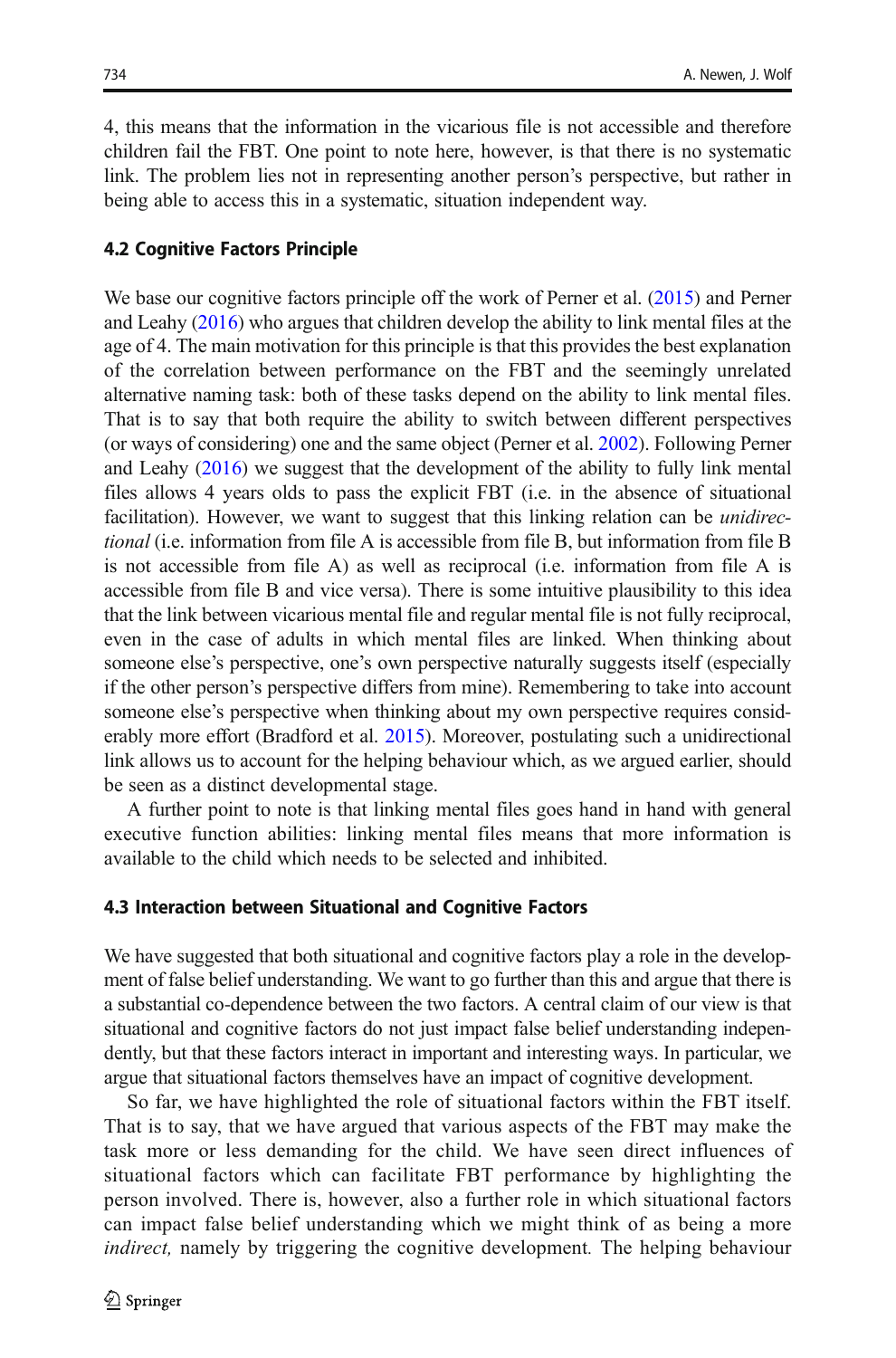<span id="page-18-0"></span>provides a good example of such an interaction between situational and cognitive factors. As we will explain in more detail below, in the helping behaviour the vicarious mental file is still activated through situational factors (direct influence) and it is through this situational activation combined with a need to act on reality that an initial link between mental files can be set up (indirect influence). This is also a good way of capturing an indirect impact from factors like maternal mental state discourse or having an older sibling which have been shown to improve performance on the FBT (Ruffman et al. [2002;](#page-26-0) Perner et al. [1994](#page-26-0)): this situational highlighting of other people's perspectives over time leads to an increased sensitivity to other people's perspectives. While factors like maternal mental state are not related to the task itself, they may play a role in highlighting children's overall sensitivity to other people's perspective. This increased sensitivity to other people's perspectives then facilitates cognitive development in the form of the linking. Putting this in terms of mental files, this highlighting of other perspective through the mother's discourse leads to activation of the vicarious mental file or even facilitates being able to construct vicarious mental files (direct influence). This in turn leads to a cognitive development facilitating the retrieval of the perspectives file in other situations too (indirect influence).

## 5 A New Account of the Paradox of the False Belief Task

Having introduced the mental files framework and our principles for the activation of the mental files, we are now in a position to make use of these tools to provide a new account of the development from implicit to explicit false belief understanding, considering both the role of situational and cognitive factors in order to map out the three stage development.

## 5.1 A Characterisation of the Three Stages

## 5.1.1 Stage 1: looking behaviour in the implicit false belief task (triggered by situational factors)

At the initial stage the mental files are still unlinked. This means that which file is activated is entirely dependent on situational factors. If the situation dominantly emphasises the other person, this primes the vicarious file and activation of the vicarious file allows children to pass the implicit FBT. The vicarious mental file contains the information where Maxi expects her chocolate to be and this is all the child needs in order to correctly predict Maxi's action in terms of their looking behaviour in the implicit FBT.

In this first stage, situational factors determine which mental file is activated and hence which information is actually available to the child. Nonetheless, we do not want to rule out completely a role for inhibition mechanisms even at this early stage. The reason for this is that the child is constantly confronted with reality which might lead to a dominance of the regular file. Therefore, some inhibition of the regular file *along with* the situational facilitation of the vicarious file might be necessary in order to allow for the activation of the vicarious file. More advanced inhibitions are not available yet.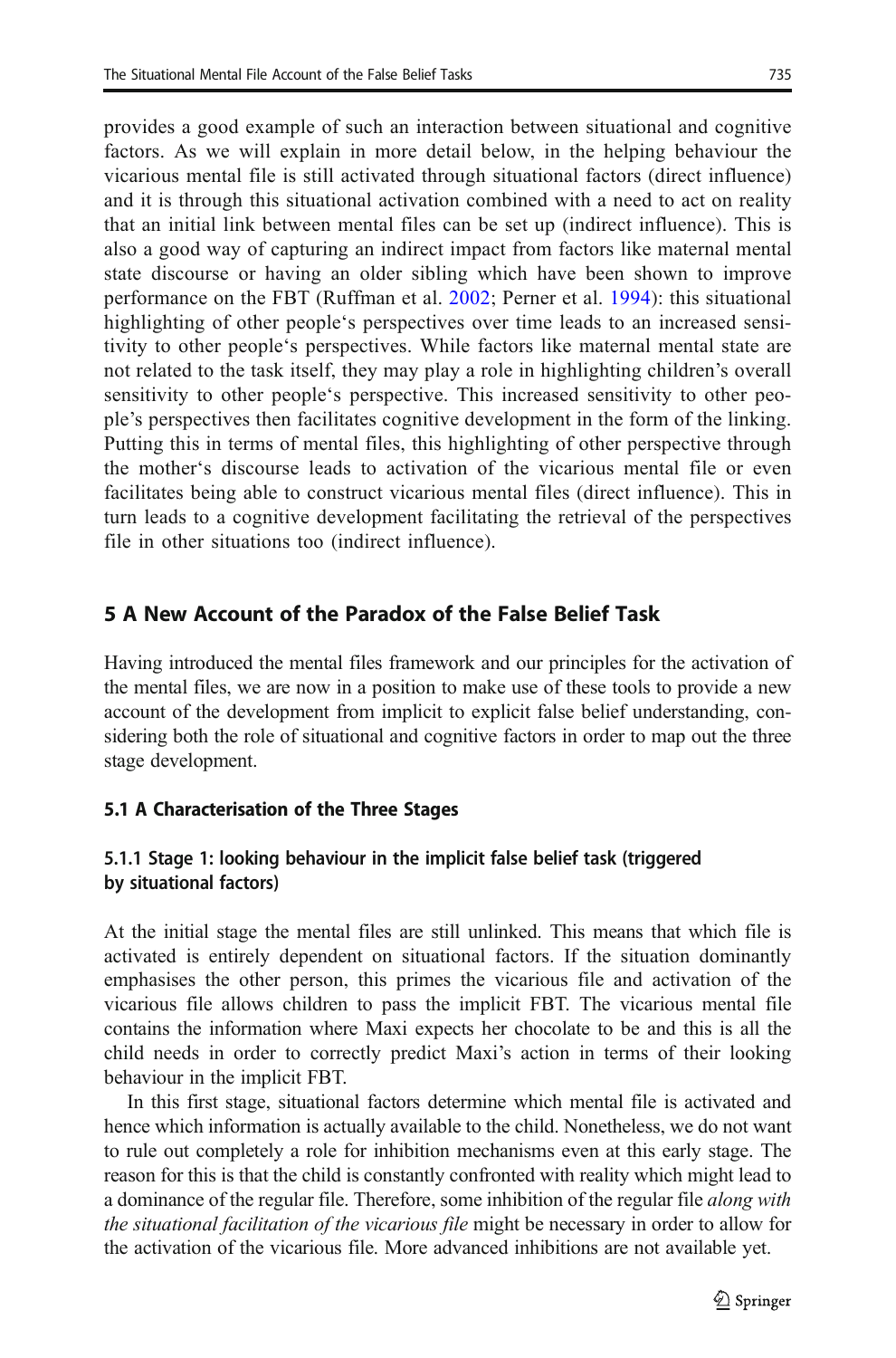## 5.1.2 Stage 2: active helping behaviour in the helping behaviour paradigm (triggered by cognitive and situational factors)

The helping behaviour paradigm requires coordinating information from both the vicarious and the regular mental file: the child needs to determine the experimenter's goal from the information on the experimenter's perspective in the vicarious file, but then in order to help the experimenter they need to consider the way the world actually is. To provide an account of this, we again have to begin with situational factors which initially lead to the activation of the vicarious file. In this case it is the experimenter coming in to open the box which places an emphasis on the experimenter and therefore the vicarious file is activated. The child is able to use the vicarious file to determine the agent's goal.<sup>17</sup> But she can only help by acting on reality, however, so in aiming to help the agent the child reverts back to the regular file. The move from vicarious mental file to regular file is triggered through action, which necessitates the use of the regular file. By this we mean that it is this call for action which leads to the systematic activation of the regular file after a prior activation of the vicarious file. In other words, there is a unidirectional link from the vicarious file to the regular file (fig. [5\)](#page-20-0): following the activation of the vicarious file due to situational factors, the information from the regular file is also accessible.

Given that this requires the coordination of more than one mental file, executive processes clearly also play an important role in this initial, unidirectional linking between mental files. It involves first, the same inhibition of the actual information that is already in place in implicit gaze behaviour, but also, second, a working memory ability such that the behavioural goal of the other taken from the vicarious file can remain activated when switching to the regular object file.<sup>18</sup>

It is important to note, however, that so far in the developmental story this link is only unidirectional: there is a link from vicarious mental file to regular mental file through action, but no link from regular mental file to vicarious mental file. As we will show below, this allows us to explain that children who pass the helping behaviour task still fail the explicit  $FBT<sub>19</sub>$ 

<sup>&</sup>lt;sup>17</sup> This step of determining the agent's goal and keeping it in mind is a central feature of the teleological account defended by the group of Perner (Priewasser et al. [2018](#page-26-0), see above). Our analysis of unidirectional linking is compatible with this teleological analysis of the helping behavior since we argue that in the false belief condition there is a shift from the perspectival goal (sensitivity to the goal-directed behaviour of the experimenter to pick up the object) to the reality in which the helping behaviour has to take place (to get the object from where it actually is). But this needs unfolding in a different paper.

<sup>&</sup>lt;sup>18</sup> In section two, we discussed the possibility of the distinction between the two different types of implicit ToM collapsing. If this is the case, then unidirectional linking would underlie both stages. The important point to note here is that there is typically nothing about the looking behaviour task which requires unidirectional linking, while this is required for the helping behaviour task. For this reason we do not think that the looking behaviour tasks provide evidence of any linking of this sort.

<sup>&</sup>lt;sup>19</sup> A further example of this unidirectional linking is found in Mascaro and Morin's [\(2015\)](#page-25-0) study where three year olds were able to infer the correct location of an object based on being told another's belief about the location of the object and that this belief is mistaken. In this scenario, the fact that the child did not know the real location of the object and the discussion of the other's belief would have served to highlight the other's perspective and activate the vicarious file. From this, however, children were then able to draw conclusions about reality.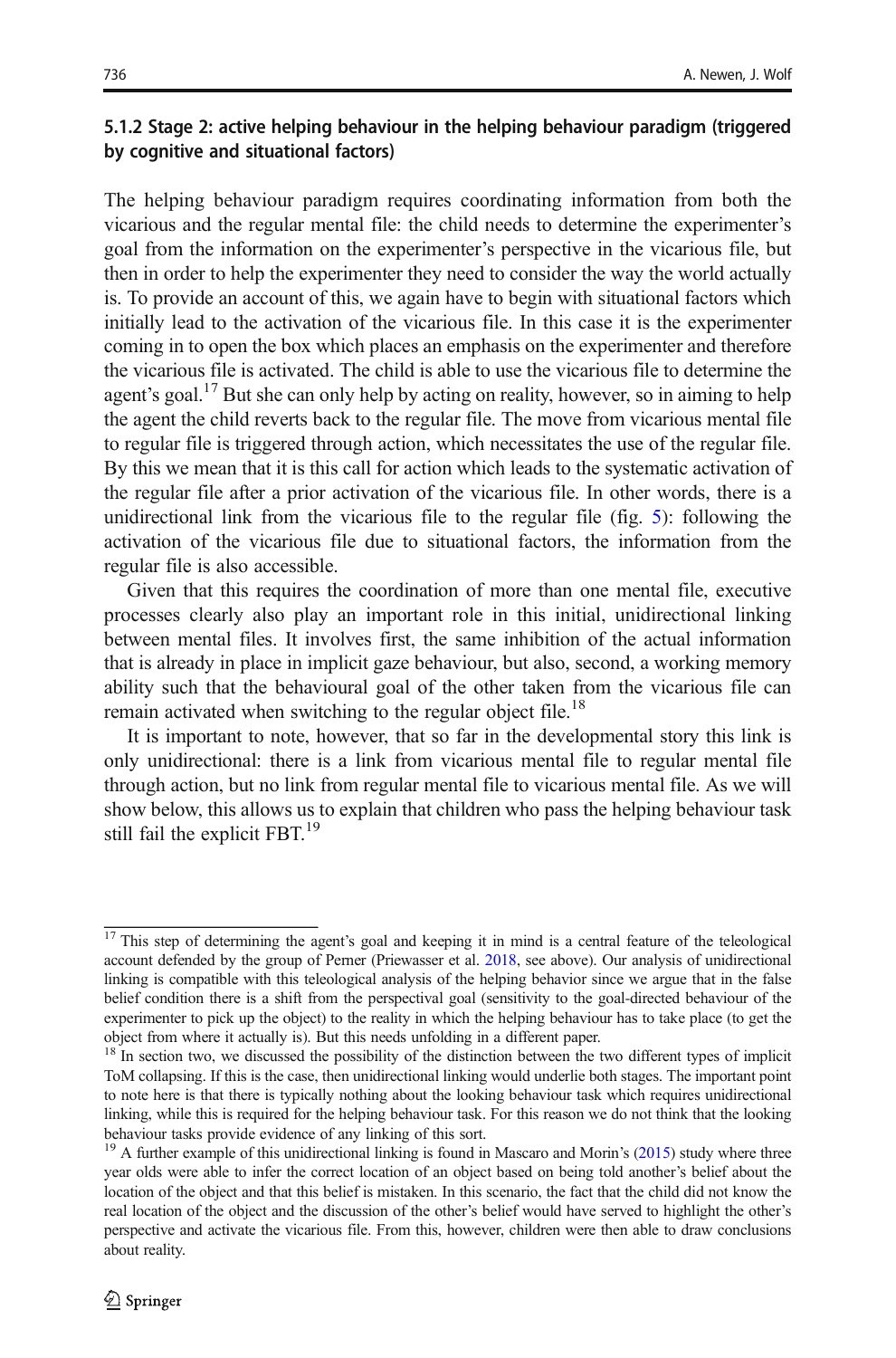<span id="page-20-0"></span>

Regular Mental File Fig. 5 Unidirectional link from vicarious file to regular file

#### 5.1.3 Stage 3: the explicit false belief task (triggered by cognitive factor)

Like the helping behaviour, the explicit FBT requires the child to coordinate both the vicarious and the regular mental file. The direction, however, of coordination here is from regular mental file to vicarious mental file: as the question posed to the child places the focus on the object, there must be a switch from the regular mental file to the vicarious mental file. Children therefore do not succeed in the explicit FBT till the mental files are fully linked and they are able to access the information from the vicarious mental file in a systematic and controlled fashion after the activation of the regular file. The data in Rubio-Fernández ([2013\)](#page-26-0) support this view by providing evidence that an initial disruption of belief tracking also takes place in adults when they are asked the classic false belief question. The difference to children, however, is that adults are able to recover from this disruption whereas children do not. This fits with our suggestion that, due to the link between mental files, adults (and children older than 4) are able to revert back to the vicarious file following a distraction, whereas children before the age of 4 with unlinked mental files are dependent on situational factors and are therefore unable to recover from the distraction. The linking of the mental files leads to some independence from the situation itself thereby allowing children to succeed in the task even in the absence of situational facilitation. This idea of linking also includes a number of more sophisticated executive processes, namely the deliberate selection of the relevant perspectival information (the vicarious object file) such that this information is simultaneously available with the regular object file and the child can switch between both.<sup>20</sup>

This leaves us with the question how the link in the reverse direction might be achieved. One thought here might be that executive abilities as well as symbolic representations acquired in the context of learning a natural language play a crucial role in this increased cognitive flexibility. But this remains a hypothesis which needs unfolding in a separate paper.

The linking of the mental files enables children to access perspectival information in a systematic and controlled manner and they are therefore able to pass the FBT even in unfavourable circumstances. Cognitive development in the form of the ability to link mental files allows for a decoupling from the situation such that children can reason

 $\mathbf{V}$ 

 $20$  De Bruin and Newen [\(2012\)](#page-24-0) distinguish between an association module and an operational system to explain the development of the ToM ability. The structuring of information of objects and persons in mental files is the explication of what was called the association module while the development of execution and inhibition processes is exactly what determines the handling of the information stored in mental files. Thus, this explicates an operational system.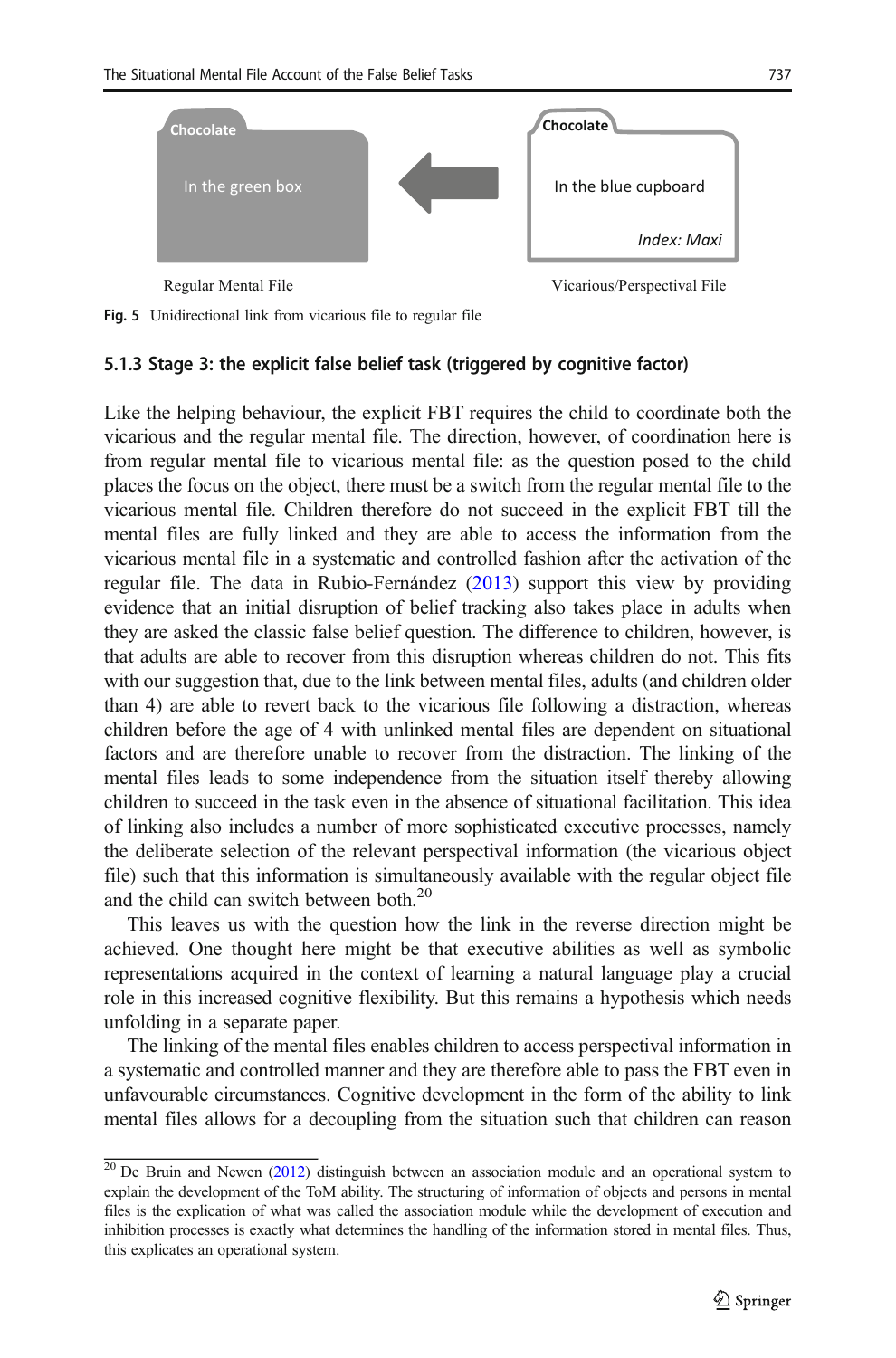about the beliefs of others in some independence of the immediate situational factors. In the account we have presented, however, this decoupling itself originates in the early successes due to situational factors. Moreover, the initial systematic link is generated through a sensitivity for the goal-directed action of the other person in the situation such that one can adjust one's action e.g. to adequately help the other. The development of the decoupling from the situation, implemented as a linking between mental files, is triggered by situational factors and conditions for action, and supported by the development of executive processes. In terms of executive processes it involves the acquisition of 1. (automatic) inhibition of actual information, 2. working memory to keep activated relevant information about goals of others and 3. the deliberate selection of relevant perspectival information of a person.

#### 5.2 Advantages of the Situational Mental File (SMF) Account

This account has a number of advantages. Firstly, we propose a detailed account of the gradual cognitive development underlying the development of children's ToM abilities and we have shown how this relates to the role of situational factors. While there are many theories which argue that cognitive development underlies the paradox of false belief understanding, many of these do not make explicit what the nature of this development might be and none describes how the development of all ontogenetic stages can be understood as part of a gradual development. Our SMF account is promising in that it offers such a theory in terms of the gradual development of linking of mental files. Furthermore, it includes principles which describe the interplay between situational and cognitive factors play a role in the development of this ability to link mental files.

Secondly, our account is able to provide an explanation for children's performance in the helping behaviour task, which we argued poses a problem for many of the previous accounts of children's ToM abilities, especially for the two system accounts: we need to presuppose *three central stages* in a rather continuous development including (a) the implicit looking behaviour, (b) the helping behaviour and (c) the explicit attribution of false beliefs.

Thirdly, we offer a framework to answer the open question whether passing implicit FBTs already involves a representation of *beliefs*. This question is so far usually answered in a stipulative way, e.g. while Baillargeon et al. ([2010\)](#page-23-0) claim that passing the looking behaviour FBT already involves belief representations while Apperly and Butterfill ([2009](#page-23-0)) describe those as only belief-like representations but not yet beliefs, both positions do not offer a clear definition of having a belief representation. The SMF account includes the tools to defend the answer in a non-stipulative way. Given that we could argue that a belief representation presupposes a bi-directional linking between mental files (see Perner and Leahy [2016](#page-25-0)), then the SMF account implies that belief representations are developed not before age 3 and normally around age 4 in line with Rakoczy ([2017](#page-26-0)) since this is the age when bi-directional linking underlies performance in the FBTs. We could offer a clear definition of having belief representations and have a story of the gradual development of mental files from being unrelated to bi-directional linking via unidirectional linking. Thus, we could integrate the answer when belief representations are active into a systematic description of the development.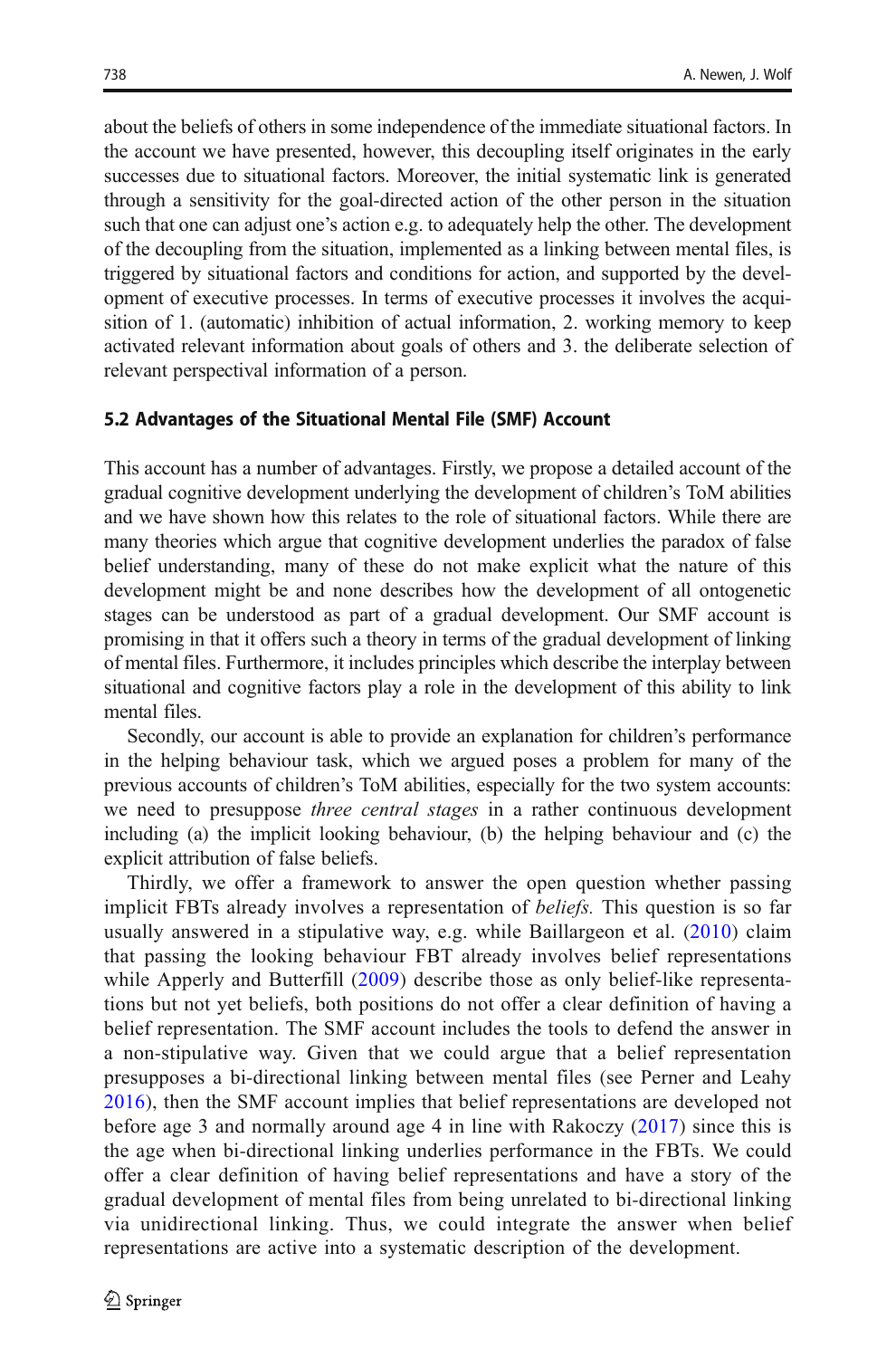Lastly, an advantage of our account is that it generates distinct and testable predictions. For example, we predict that having a task which emphasises the perspective of the agent over the object would facilitate the activation of the vicarious mental file and thereby improve children's performance on the FBT. This would include in particular tasks which have a strong interactive element or that are carried out in a cooperation or competition context, but also those in which reality is made relatively less salient such as by removing the object. Conversely, if the task emphasises the object, for example if the task involves a very interesting object or is presented as a more reality based problem solving task, children's performance will be impaired. One way in which one might test this is if there is a difference in performance between children who are introduced to the experimenter and told about them (agent condition), as opposed to children who are only introduced to the object and perhaps even allowed to play with it before administering the FBT (object condition). We would predict that children in the agent condition would perform better than those in the object condition as the emphasis on the agent as opposed to the object would increase the likelihood of the vicarious mental file being activated and thereby enabling them to pass the FBT. If we are correct in thinking that children pass the implicit false belief looking tasks because there is a focus on the other person in these tasks which is disrupted in the explicit FBT (Rubio-Fernández [2013\)](#page-26-0), then we would also predict that if the implicit false belief is modified to break this focus on the other person, then infants should fail the implicit FBT too. One way of doing this would be to hide an object which is very attractive for the infants (for example a flashing toy). While initially children's performance is initially strongly influenced by the context of how the task is framed, we would predict that this effect of situational factors is reduced (as it can be compensated for) in older children. Generating such predictions for concrete experiments is especially important as it means that our account goes beyond post-hoc explanations.

## 6 Conclusion

We have argued that the development of children's performance in the FBT is neither due to purely cognitive nor purely situational factors, but rather that there is an interplay between these factors. The interplay can be described with two principles, namely the situational factors principle and the cognitive factors principle. While situational and cognitive factors remain active at all stages in ontogeny our account predicts that they develop a new dynamic at each stage. Using these principles children's early success on the implicit FBT can be explained by the situational factors principle. Violation of expectation FBT is a consequence of situational factors highlighting the person and thereby facilitating the activation of the vicarious mental file. While initially children's responses are determined purely by situational factors there is a cognitive development which allows for the gradual detachment from the situation<sup>21</sup> characterised by the cognitive factors principle, thereby enabling children to pass the explicit FBT. In the SMF account we analysed the development of passing the helping behaviour FBT and then the explicit FBT as follows: due to situational aspects the person is in the focus of the child such that the child activates the vicarious mental file and is with 18 months of

<sup>&</sup>lt;sup>21</sup> This is not to suggest that situational factors do not continue to play an important role in ordinary social cognition but merely that it does not depend primarily on situational factors.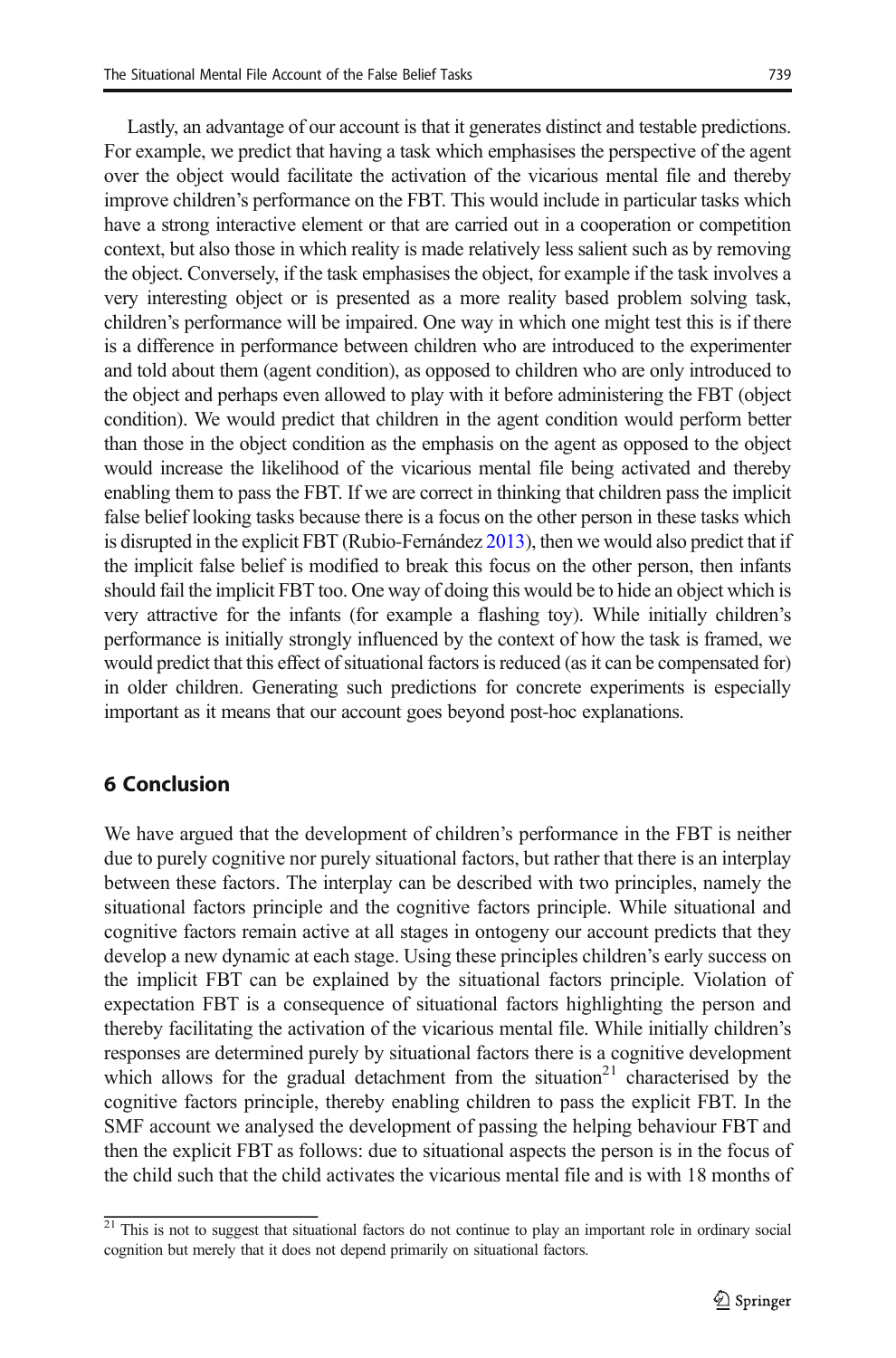<span id="page-23-0"></span>age able to represent the chocolate as belonging to Maxi or as desired by Maxi (in line with Wellman's [\(2002](#page-26-0)) desire psychology). It is through acting in a situation that a first systematic unidirectional link established between the vicarious file and the regular file. That is to say that it is through the challenge of acting in relation to the other goaldirected behaviour that children come to establish a unidirectional link which enables a systematic switch between accounting for someone else's perspective, i.e. wanting the chocolate, and then acting on their own reality by handing it over. In a second step the bi-directional link is established which enables the rather unconstrained use of the information of the files which are connected through the linking.

We have proposed the SMF account as a way of providing a satisfactory account of the developmental data from the FBT, but further investigation of the role of situational factors and how these relate to cognitive development along these lines could provide support for the account and allow for further elaboration of the account.

Acknowledgement: We would like to thank the German Research Foundation DFG which supported this research in the context of funding the Research Training Group "Situated Cognition" (GRK 2185/1).

Acknowledgements We would like to thank the German Research Foundation DFG which supported this research in the context of funding the Research Training Group "Situated Cognition" (GRK 2185/1)/gefördert durch die Deutsche Forschungsgemeinschaft (DFG).

Funding Information Open Access funding provided by Projekt DEAL.

Open Access This article is licensed under a Creative Commons Attribution 4.0 International License, which permits use, sharing, adaptation, distribution and reproduction in any medium or format, as long as you give appropriate credit to the original author(s) and the source, provide a link to the Creative Commons licence, and indicate if changes were made. The images or other third party material in this article are included in the article's Creative Commons licence, unless indicated otherwise in a credit line to the material. If material is not included in the article's Creative Commons licence and your intended use is not permitted by statutory regulation or exceeds the permitted use, you will need to obtain permission directly from the copyright holder. To view a copy of this licence, visit [http://creativecommons.org/licenses/by/4.0/.](http://creativecommons.org/licenses/by/4.0/)

## **References**

- Apperly, I.A., and S.A. Butterfill. 2009. Do humans have two systems to track beliefs and belief-like states? Psychological Review 116 (4): 953–970. <https://doi.org/10.1037/a0016923>.
- Arora, A., B. Weiss, M. Schurz, M. Aichhorn, R.C. Wieshofer, and J. Perner. 2015. Left inferior-parietal lobe activity in perspective tasks: Identity statements. Frontiers in Human Neuroscience 9 (June): 1–17. [https://doi.org/10.3389/fnhum.2015.00360.](https://doi.org/10.3389/fnhum.2015.00360)
- Baillargeon, R., R.M. Scott, and Z. He. 2010. False-belief understanding in infants. Trends in Cognitive Sciences 14 (3): 110–118. [https://doi.org/10.1016/j.tics.2009.12.006.](https://doi.org/10.1016/j.tics.2009.12.006)
- Baillargeon, R., D. Buttelmann, and V. Southgate. 2018. Invited commentary: Interpreting failed replications of early false-belief findings: Methodological and theoretical considerations. Cognitive Development 46 (May): 112–124. [https://doi.org/10.1016/j.cogdev.2018.06.001.](https://doi.org/10.1016/j.cogdev.2018.06.001)
- Baron-Cohen, S. 1995. Mindblindness: An essay on autism and theory of mind. Cambridge: MIT Press.
- Baron-Cohen, S., A.M. Leslie, and U. Frith. 1985. The autistic child have a "theory of mind"? Cognitive Development 21: 37–46. [https://doi.org/10.1016/0010-0277\(85\)90022-8.](https://doi.org/10.1016/0010-0277(85)90022-8)
- Bartsch, K., and H.M. Wellman. 1995. Children talk about the mind. New York: Oxford University Press.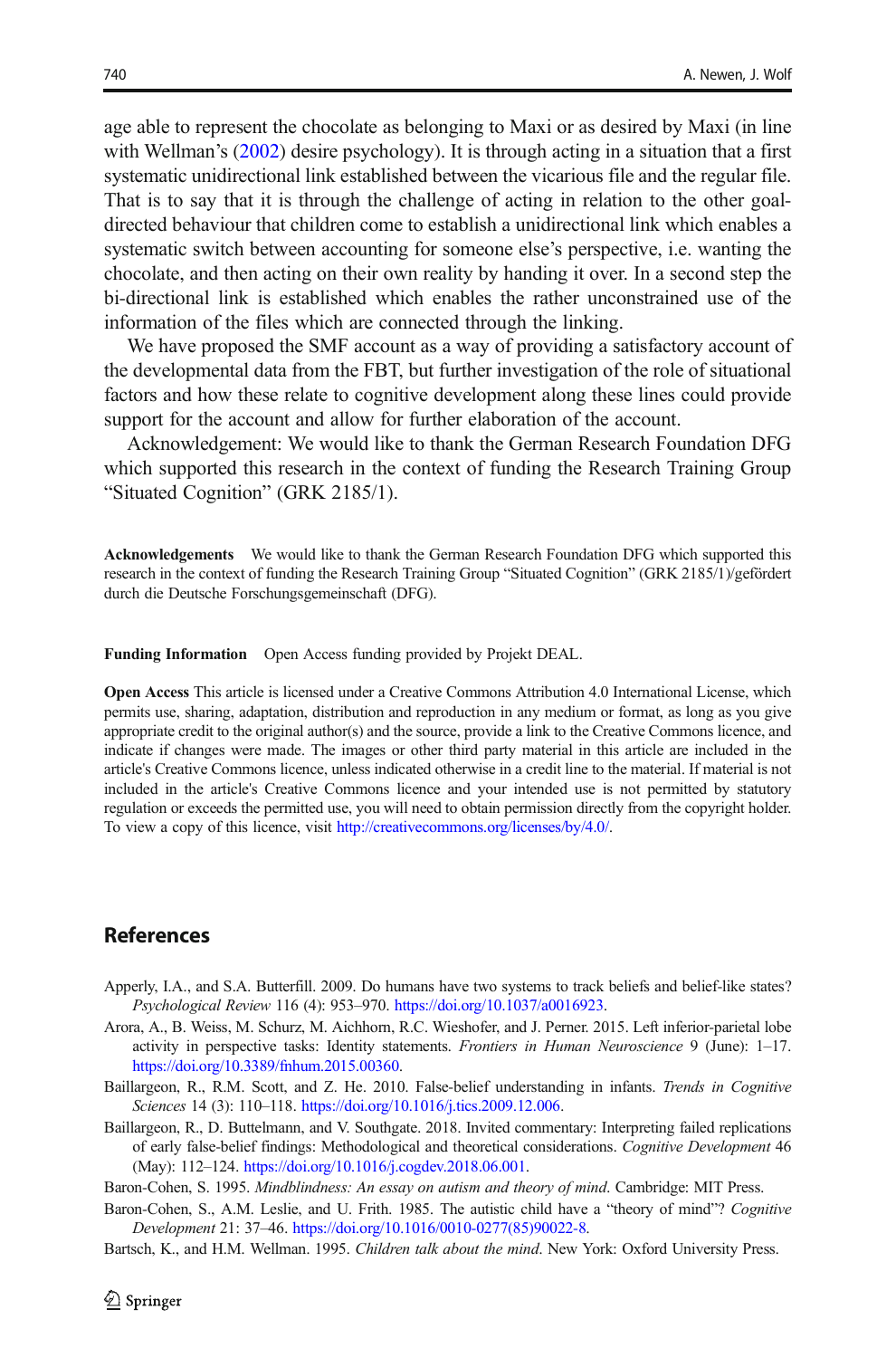- <span id="page-24-0"></span>Bradford, E.E.F., I. Jentzsch, and J.C. Gomez. 2015. From self to social cognition: Theory of mind mechanisms and their relation to executive functioning. Cognition 138: 21–34. [https://doi.org/10.1016](https://doi.org/10.1016/j.cognition.2015.02.001) [/j.cognition.2015.02.001](https://doi.org/10.1016/j.cognition.2015.02.001).
- Buttelmann, D., M. Carpenter, and M. Tomasello. 2009. Eighteen-month-old infants show false belief understanding in an active helping paradigm. Cognition 112 (2): 337-342. [https://doi.org/10.1016/j.](https://doi.org/10.1016/j.cognition.2009.05.006) [cognition.2009.05.006](https://doi.org/10.1016/j.cognition.2009.05.006).
- Buttelmann, D., H. Over, M. Carpenter, and M. Tomasello. 2014. Eighteen-month-olds understand false beliefs in an unexpected-contents task. Journal of Experimental Child Psychology 119: 120–126. <https://doi.org/10.1016/j.jecp.2013.10.002>.
- Buttelmann, F., J. Suhrke, and D. Buttelmann. 2015. What you get is what you believe: Eighteen-month-olds demonstrate belief understanding in an unexpected-identity task. Journal of Experimental Child Psychology 131: 94–103. [https://doi.org/10.1016/j.jecp.2014.11.009](http://creativecommons.org/licenses/by/4.0/).
- Buttelmann, D., F. Buttelmann, M. Carpenter, J. Call, and M. Tomasello. 2017. Great apes distinguish true from false beliefs in an interactive helping task. PLoS One 12 (4): 1–13. [https://doi.org/10.1371/journal.](https://doi.org/10.1371/journal.pone.0173793) [pone.0173793.](https://doi.org/10.1371/journal.pone.0173793)
- Butterfill, S.A., and I.A. Apperly. 2013. How to construct a minimal theory of mind. Mind and Language 28 (5): 606–637. [https://doi.org/10.1111/mila.12036.](https://doi.org/10.1111/mila.12036)
- Carey, S. 2009. The origin of concepts. Oxford University Press. [https://doi.org/10.1093](https://doi.org/10.1093/acprof:oso/9780195367638.001.0001) [/acprof:oso/9780195367638.001.0001.](https://doi.org/10.1093/acprof:oso/9780195367638.001.0001)
- Carpenter, M., J. Call, and M. Tomasello. 2002. A new false belief test for 36-month-olds. British Journal of Developmental Psychology 20 (3): 393–420. <https://doi.org/10.1348/026151002320620316>.
- Carruthers, P. 2013. Mindreading in infancy. Mind & Language 28 (2): 141–172. [https://doi.org/10.1111](https://doi.org/10.1111/mila.12014) [/mila.12014.](https://doi.org/10.1111/mila.12014)
- Carruthers, P. 2016. Two Systems for Mindreading? Review of Philosophy and Psychology 7 (1): 141–162. [https://doi.org/10.1007/s13164-015-0259-y.](https://doi.org/10.1007/s13164-015-0259-y)
- Chun, M.M. 2000. Contextual cueing of visual attention. Trends in Cognitive Sciences 4 (5): 170–178. [https://doi.org/10.1016/S1364-6613\(00\)01476-5](https://doi.org/10.1016/S1364-6613(00)01476-5).
- Clements, W.A., and J. Perner. 1994. Implicit understanding of belief. Cognitive Development 9 (4): 377–395. [https://doi.org/10.1016/0885-2014\(94\)90012-4.](https://doi.org/10.1016/0885-2014(94)90012-4)
- De Bruin, L.C., and A. Newen. 2012. An association account of false belief understanding. Cognition 123 (2): 240–259. [https://doi.org/10.1016/j.cognition.2011.12.016.](https://doi.org/10.1016/j.cognition.2011.12.016)
- De Bruin, L.C., and A. Newen. 2014. The developmental paradox of false belief understanding: A dualsystem solution. Synthese 191 (3): 297–320. [https://doi.org/10.1007/s11229-012-0127-6.](https://doi.org/10.1007/s11229-012-0127-6)
- Dörrenberg, S., H. Rakoczy, and U. Liszkowski. 2018. How (not) to measure infant theory of mind: Testing the replicability and validity of four non-verbal measures. Cognitive Development 46 (February 2017): 12–30. [https://doi.org/10.1016/j.cogdev.2018.01.001.](https://doi.org/10.1016/j.cogdev.2018.01.001)
- Flavell, J.H. 2004. Theory-of-mind development: Retrospect and Prospect. Merrill-Palmer Quarterly 50 (3): 274–290. [https://doi.org/10.1353/mpq.2004.0018.](https://doi.org/10.1353/mpq.2004.0018)
- Flavell, J.H., E.R. Flavell, and F.L. Green. 1983. Development of the appearance-reality distinction. Cognitive Psychology 15: 95–120. [https://doi.org/10.1177/016502548901200407.](https://doi.org/10.1177/016502548901200407)
- Gennari, S.P., M.C. MacDonald, B.R. Postle, and M.S. Seidenberg. 2007. Context-dependent interpretation of words: Evidence for interactive neural processes. NeuroImage 35 (3): 1278–1286. [https://doi.org/10.1016](https://doi.org/10.1016/J.NEUROIMAGE.2007.01.015) [/J.NEUROIMAGE.2007.01.015](https://doi.org/10.1016/J.NEUROIMAGE.2007.01.015).
- Gopnik, A. 1993. How we know our minds: The illusion of first-person knowledge of intentionality. Behavioral and Brain Sciences 16 (1): 1–14. <https://doi.org/10.1017/S0140525X00028636>.
- Gopnik, A., and J.W. Astington. 1988. Children's understanding of representational change and its relation to the understanding of false belief and the appearance-reality distinction. Source: Child Development 59 (1): 26–37. [https://doi.org/10.2307/1130386.](https://doi.org/10.2307/1130386)
- Gopnik, A., and H.M. Wellman. 1992. Why the Child's theory of mind really is a theory. Mind & Language 7: 145–171. <https://doi.org/10.1111/j.1468-0017.1992.tb00202.x>.
- Gopnik, A., and H.M. Wellman. 2012. Reconstructing constructivism: Causal models, Bayesian learning mechanisms, and the theory theory. Psychological Bulletin 138 (6): 1085–1108. [https://doi.](https://doi.org/10.1037/a0028044) [org/10.1037/a0028044.](https://doi.org/10.1037/a0028044)
- Grosse Wiesmann, C., A.D. Friederici, T. Singer, and N. Steinbeis. 2016. Implicit and explicit false belief development in preschool children. Developmental Science 1–15. <https://doi.org/10.1111/desc.12445>.
- Hansen, M.B. 2010. If you know something, say something: Young children's problem with false beliefs. Frontiers in Psychology 1 (JUL): 1–7. [https://doi.org/10.3389/fpsyg.2010.00023.](https://doi.org/10.3389/fpsyg.2010.00023)
- Helming, K.A., B. Strickland, and P. Jacob. 2016. Solving the puzzle about early belief-ascription. Mind & Language 31 (4): 438–469. [https://doi.org/10.1111/mila.12114.](https://doi.org/10.1111/mila.12114)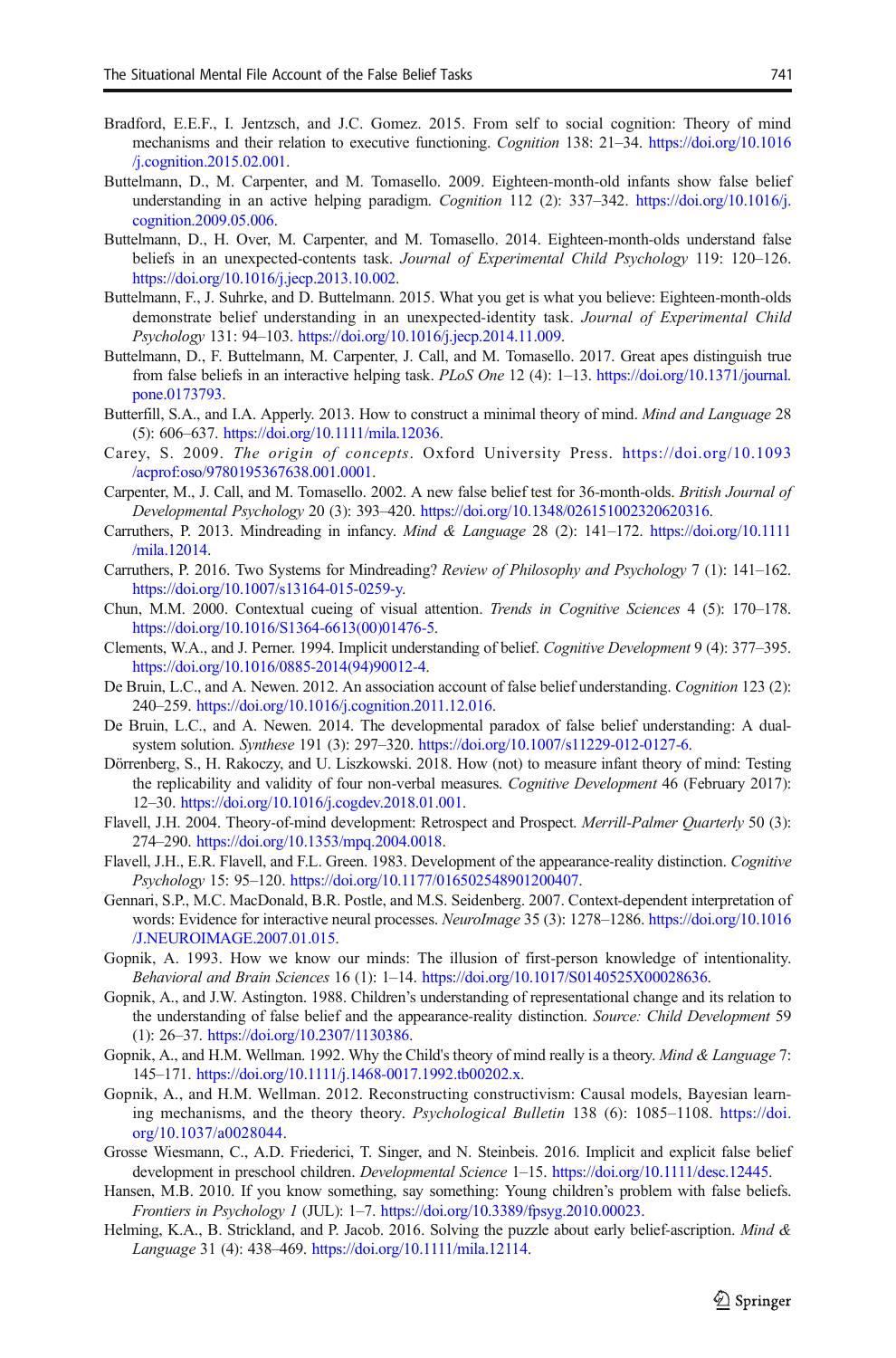- <span id="page-25-0"></span>Heyes, C. 2014. False belief in infancy: A fresh look. *Developmental Science* 17 (5): 647–659. [https://doi.](https://doi.org/10.1111/desc.12148) [org/10.1111/desc.12148](https://doi.org/10.1111/desc.12148).
- Heyes, C. 2018. Cognitive gadgets : The cultural evolution of thinking. Cambridge: Harvard University Press.
- Kahneman, D. 2003. A perspective on judgment and choice. American Psychologist 58 (9): 697-720. <https://doi.org/10.1037/0003-066X.58.9.697>.
- Kahneman, D. 2011. Thinking, fast and slow. New York: Farrar, Straus & Giroux.
- Kahneman, D., A. Treisman, and B.J. Gibbs. 1992. The reviewing of object-files: Object specific integration of information. Cognitive Psychology 24: 174–219.
- Kammermeier, M., and M. Paulus. 2018. Do action-based tasks evidence false-belief understanding in young children? Cognitive Development 46 (November): 31–39. [https://doi.org/10.1016/j.](https://doi.org/10.1016/j.cogdev.2017.11.004) [cogdev.2017.11.004.](https://doi.org/10.1016/j.cogdev.2017.11.004)
- Kano, F., C. Krupenye, S. Hirata, and J. Call. 2017. Eye tracking uncovered great apes' ability to anticipate that other individuals will act according to false beliefs. Communicative & Integrative Biology 10 (2): 1– 7. [https://doi.org/10.1080/19420889.2017.1299836.](https://doi.org/10.1080/19420889.2017.1299836)
- Kinzler, K.D., and E.S. Spelke. 2007. Core systems in human cognition. Progress in Brain Research 164: 257–264. [https://doi.org/10.1016/S0079-6123\(07\)64014-X](https://doi.org/10.1016/S0079-6123(07)64014-X).
- Knudsen, B., and U. Liszkowski. 2012. 18-month-olds predict specific action mistakes through attribution of false belief , not ignorance , and intervene accordingly. Infancy 17 (6): 672–691. [https://doi.org/10.1111](https://doi.org/10.1111/j.1532-7078.2011.00105.x) [/j.1532-7078.2011.00105.x.](https://doi.org/10.1111/j.1532-7078.2011.00105.x)
- Kovács, Á.M., E. Téglás, and A.D. Endress. 2010. The social sense: Susceptibility to others' beliefs in human infants and adults. Science 330 (6012): 1830–1834. [https://doi.org/10.1126/science.1190792.](https://doi.org/10.1126/science.1190792)
- Kulke, L., and H. Rakoczy. 2018. Data in brief implicit theory of mind An overview of current replications and non-replications. Data in Brief 16: 101–104. [https://doi.org/10.1016/j.dib.2017.11.016.](https://doi.org/10.1016/j.dib.2017.11.016)
- Kulke, L., M. Reiß, H. Krist, and H. Rakoczy. 2017. How robust are anticipatory looking measures of theory of mind? Replication attempts across the life span. Cognitive Development (August): 0–1. [https://doi.](https://doi.org/10.1016/j.cogdev.2017.09.001) [org/10.1016/j.cogdev.2017.09.001.](https://doi.org/10.1016/j.cogdev.2017.09.001)
- Kulke, L., B. von Duhn, D. Schneider, and H. Rakoczy. 2018. Is implicit theory of mind a real and robust phenomenon? Results from a systematic replication study. Psychological Science 29 (6): 888–900. [https://doi.org/10.1177/0956797617747090.](https://doi.org/10.1177/0956797617747090)
- Leslie, A.M. 1987. Pretense and representation: The origins of "theory of mind." *Psychological Review* 94 (4): 412–426. <https://doi.org/10.1037/0033-295X.94.4.412>.
- Leslie, A.M., O. Friedman, and T.P. German. 2004. Core mechanisms in "theory of mind.". Trends in Cognitive Sciences 8 (12): 528–533. [https://doi.org/10.1016/j.tics.2004.10.001.](https://doi.org/10.1016/j.tics.2004.10.001)
- Lewis, S., V. Hacquard, and J. Lidz. 2012. The semantics and pragmatics of belief reports in preschoolers. Salt 22 (1): 247–267.
- Mascaro, O., and O. Morin. 2015. Epistemology for beginners: Two- to five-year-old Children's representation of falsity. PLoS One 10 (10): e0140658. <https://doi.org/10.1371/journal.pone.0140658>.
- Mascaro, O., O. Morin, and D. Sperber. 2017. Optimistic expectations about communication explain children's difficulties in hiding, lying, and mistrusting liars. Journal of Child Language 44 (5): 1041–1064. <https://doi.org/10.1017/S0305000916000350>.
- Mitchell, P., and H. Lacohée. 1991. Children's early understanding of false belief. Cognition 39 (2): 107–127. [https://doi.org/10.1016/0010-0277\(91\)90040-B](https://doi.org/10.1016/0010-0277(91)90040-B).
- Moll, H., A. Khalulyan, and L. Moffett. 2017. 2.5-year-olds express suspense when others approach reality with false expectations. Child Development 88 (1): 114–122. [https://doi.org/10.1111](https://doi.org/10.1111/cdev.12581) [/cdev.12581](https://doi.org/10.1111/cdev.12581).
- Moses, L.J., and J.H. Flavell. 1990. Inferring false beliefs from actions and reactions. Child Development 61 (4): 929–945. [https://doi.org/10.1111/j.1467-8624.1990.tb02832.x.](https://doi.org/10.1111/j.1467-8624.1990.tb02832.x)
- Murez, M., and J. Smortchkova. 2014. Singular thought: Object-files, person-files, and the sortal PERSON. Topics in Cognitive Science 6 (4): 632–646. <https://doi.org/10.1111/tops.12110>.
- Onishi, K.H., and R. Baillargeon. 2005. Do 15-month-old infants understand false beliefs? Science (New York, N.Y.) 308 (5719): 255–258. [https://doi.org/10.1126/science.1107621.](https://doi.org/10.1126/science.1107621)
- Perner, J. 1991. Understanding the representational mind. Cambridge: The MIT Press.
- Perner, J., and J.L. Brandl. 2005. File Chanage semantics for Preeschoolers: Alternative naming and belief understanding. Interaction Studies 6 (3): 483–501.
- Perner, J., and B. Leahy. 2016. Mental files in development: Dual naming, false belief, identity and Intensionality. Review of Philosophy and Psychology 7 (2): 491–508. [https://doi.org/10.1007/s13164-015-0235-6.](https://doi.org/10.1007/s13164-015-0235-6)
- Perner, J., and T. Ruffman. 2005. Infants' insight into the mind: How deep? Science 308 (5719): 214–216. <https://doi.org/10.1126/science.1111656>.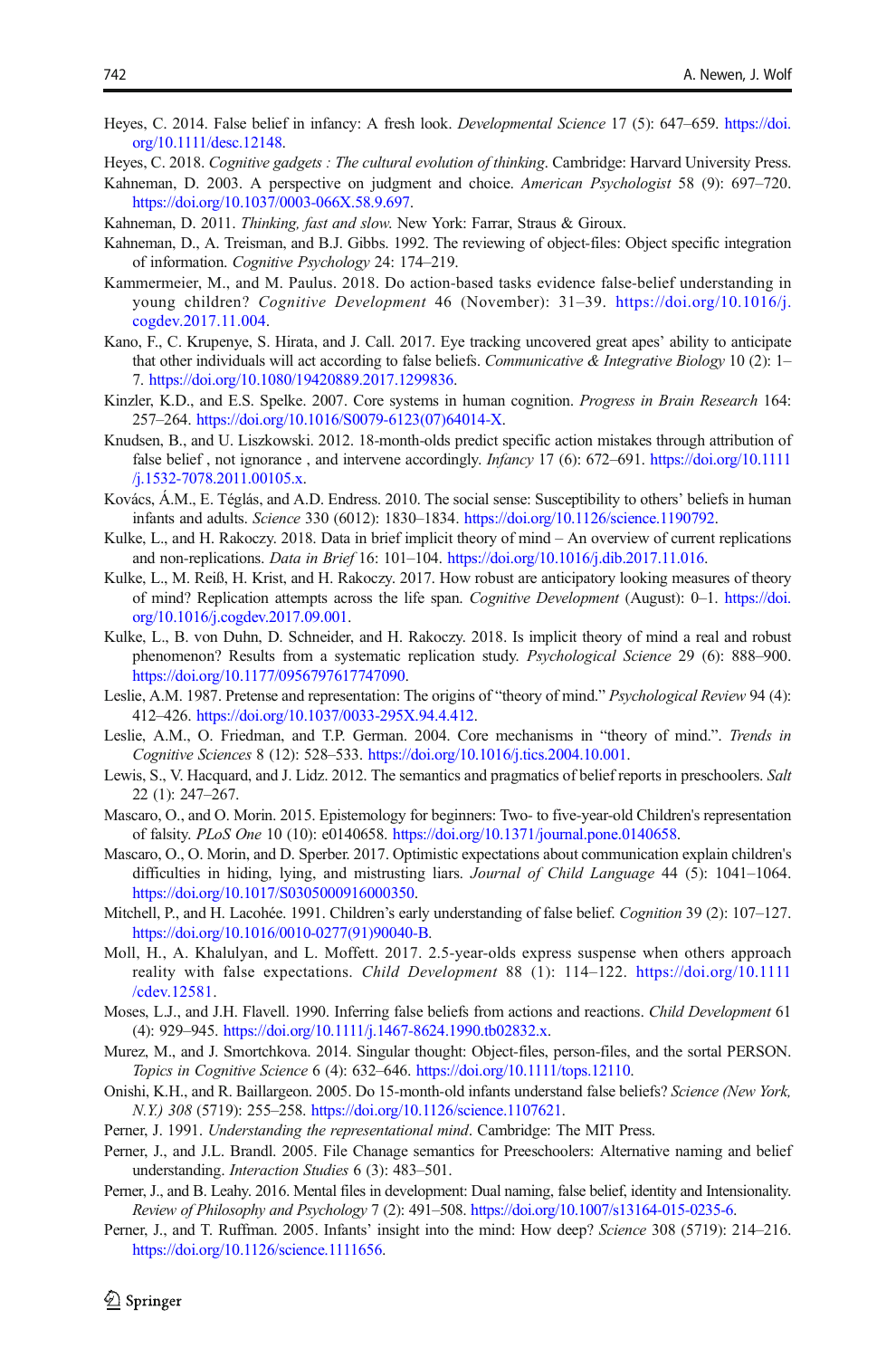- <span id="page-26-0"></span>Perner, J., S.R. Leekam, and H. Wimmer. 1987. Three-year-olds' difficulty with false belief: The case for a conceptual deficit. British Journal of Developmental Psychology 5 (2): 125–137. [https://doi.org/10.1111](https://doi.org/10.1111/j.2044-835X.1987.tb01048.x) [/j.2044-835X.1987.tb01048.x](https://doi.org/10.1111/j.2044-835X.1987.tb01048.x).
- Perner, J., T. Ruffman, and S.R. Leekam. 1994. Theory of mind is contagious: You catch it from your sibs. Child Development 65 (4): 1228.
- Perner, J., S. Stummer, M. Sprung, and M. Doherty. 2002. Theory of mind finds its Piagetian perspective : Why alternative naming comes with understanding belief. 17: 1451–1472.
- Perner, J., M. Huemer, and B. Leahy. 2015. Mental files and belief: A cognitive theory of how children represent belief and its intensionality. Cognition 145: 77–88. <https://doi.org/10.1016/j.cognition.2015.08.006>.
- Perry, J. 1990. Self notions. Logos 11: 17–31.
- Priewasser, B., E. Rafetseder, C. Gargitter, and J. Perner. 2018. Helping as an early indicator of a theory of mind: Mentalism or teleology? Cognitive Development 46 (February): 69–78. [https://doi.org/10.1016/j.](https://doi.org/10.1016/j.cogdev.2017.08.002) [cogdev.2017.08.002](https://doi.org/10.1016/j.cogdev.2017.08.002).
- Psouni, E., A. Falck, L. Boström, M. Persson, L. Sidén, and M. Wallin. 2018. Together I can ! Joint attention boosts 3- to 4-year- olds ' performance in a verbal false-belief test together I can ! Joint attention boosts 3 to 4-year- olds ' performance in a verbal false-belief test. Child Development 00 (0): 1-16. [https://doi.](https://doi.org/10.1111/cdev.13075) [org/10.1111/cdev.13075.](https://doi.org/10.1111/cdev.13075)
- Rakoczy, H. 2012. Do infants have a theory of mind? British Journal of Developmental Psychology 30 (1): 59–74. <https://doi.org/10.1111/j.2044-835X.2011.02061.x>.
- Rakoczy, H. 2017. In defense of a developmental dogma: Children acquire propositional attitude folk psychology around age 4. Synthese 194 (3): 689–707. <https://doi.org/10.1007/s11229-015-0860-8>.
- Recanati, F. 2012. Mental Files. Oxford: Oxford University Press. [https://doi.org/10.1093](https://doi.org/10.1093/acprof:oso/9780199659982.001.0001) [/acprof:oso/9780199659982.001.0001.](https://doi.org/10.1093/acprof:oso/9780199659982.001.0001)
- Roby, E., and R.M. Scott. 2018. The relationship between parental mental-state language and 2.5-year-olds' performance on a nontraditional false-belief task. Cognition 180: 10–23. [https://doi.org/10.1016/j.](https://doi.org/10.1016/j.cognition.2018.06.017) [cognition.2018.06.017](https://doi.org/10.1016/j.cognition.2018.06.017).
- Rubio-Fernández, P. 2013. Perspective tracking in progress: Do not disturb. Cognition 129 (2): 264–272. <https://doi.org/10.1016/j.cognition.2013.07.005>.
- Rubio-Fernández, P. 2018. What do failed (and successful) replications with the Duplo task show? Cognitive Development. <https://doi.org/10.1016/J.COGDEV.2018.07.004>.
- Rubio-Fernández, P., and B. Geurts. 2013. How to pass the false-belief task before your fourth birthday. Psychological Science 24 (1): 27–33. <https://doi.org/10.1177/0956797612447819>.
- Ruffman, T. 2014. To belief or not belief: Children's theory of mind. Developmental Review 34 (3): 265–293. <https://doi.org/10.1016/j.dr.2014.04.001>.
- Ruffman, T., L. Slade, and E. Crowe. 2002. The relation between children's and mothers? Mental state language and theory-of-mind understanding. Child Development 73 (3): 734–751.
- Siegal, M., and K. Beattie. 1991. Where to look first for children's knowledge of false beliefs. Cognition 38 (1): 1–12. [https://doi.org/10.1016/0010-0277\(91\)90020-5.](https://doi.org/10.1016/0010-0277(91)90020-5)
- Sodian, B. 2005. Theory of mind. The case for conceptual development. In Young children's cognitive development: Interrelationships among executive functioning, working memory, verbal ability, and theory of mind, ed. W. Schneider, R. Schumann-Hengsteler, and B. Sodian, 95–130. Mahwah: Erlbaum.
- Southgate, V., C. Chevallier, and G. Csibra. 2010. Seventeen-month-olds appeal to false beliefs to interpret others ' referential communication. Developmental Science 13 (6): 907–912. [https://doi.org/10.1111](https://doi.org/10.1111/j.1467-7687.2009.00946.x) [/j.1467-7687.2009.00946.x.](https://doi.org/10.1111/j.1467-7687.2009.00946.x)
- Tomasello, M. 2018. How children come to understand false beliefs: A shared intentionality account. Proceedings of the National Academy of Sciences 115 (34): 8491–8498. [https://doi.org/10.1073](https://doi.org/10.1073/pnas.1804761115) [/pnas.1804761115](https://doi.org/10.1073/pnas.1804761115).
- Vierkant, T. 2012. Self-knowledge and knowing other minds: The implicit/explicit distinction as a tool in understanding theory of mind. British Journal of Developmental Psychology 30 (1): 141–155. [https://doi.](https://doi.org/10.1111/j.2044-835X.2011.02068.x) [org/10.1111/j.2044-835X.2011.02068.x.](https://doi.org/10.1111/j.2044-835X.2011.02068.x)
- Warneken, F., and M. Tomasello. 2007. Helping and cooperation at 14 months of age. Infancy 11 (3): 271-294. [https://doi.org/10.1111/j.1532-7078.2007.tb00227.x.](https://doi.org/10.1111/j.1532-7078.2007.tb00227.x)
- Wellman, H.M. 1990. The Child's theory of mind. Cambridge: MIT Press.
- Wellman, H.M. 2002. Understanding the psychological world: Developing a theory of mind. In *Handbook of* childhood cognitive development, ed. U. Goswami, 167–187. Oxford: Blackwell Publishing Inc.
- Wellman, H.M. 2014. Making minds : How theory of mind develops. New York: Oxford University Press.
- Wellman, H.M., and K. Bartsch. 1988. Young children's reasoning and beliefs. Cognition 30 (3): 239–277. [https://doi.org/10.1016/0010-0277\(88\)90021-2.](https://doi.org/10.1016/0010-0277(88)90021-2)